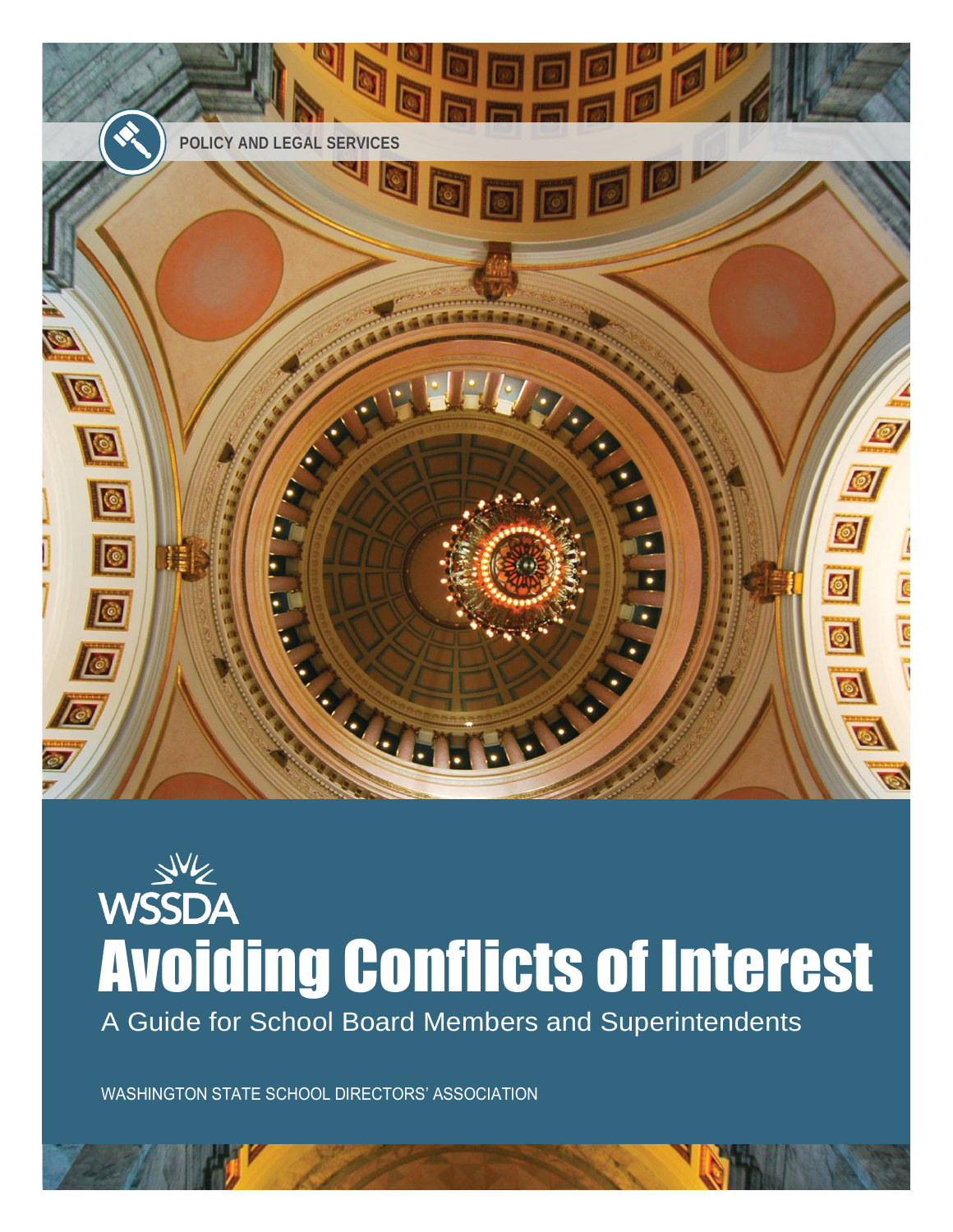### **Avoiding Conflicts of Interest Table of Contents**

| <b>Primary conflict of</b>                                                   |
|------------------------------------------------------------------------------|
|                                                                              |
|                                                                              |
|                                                                              |
|                                                                              |
|                                                                              |
|                                                                              |
|                                                                              |
|                                                                              |
|                                                                              |
| <b>Chapter 42.23 Revised Code of</b><br><b>Washington Code of Ethics for</b> |
| <b>Chapter 28A.330 Revised</b><br><b>Code of Washington (Provisions</b>      |
|                                                                              |



Prepared by the Washington State School Directors' Association Published October 2016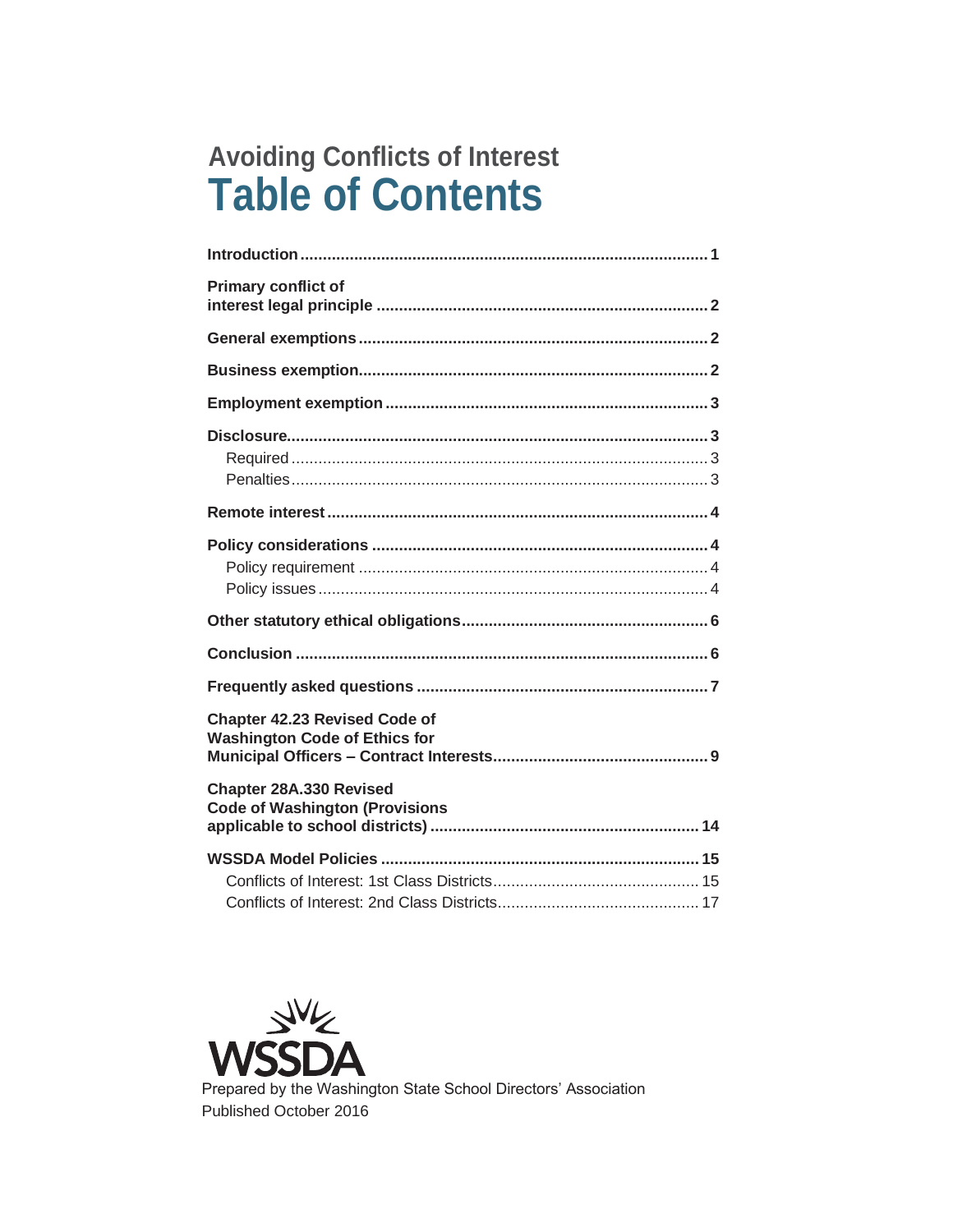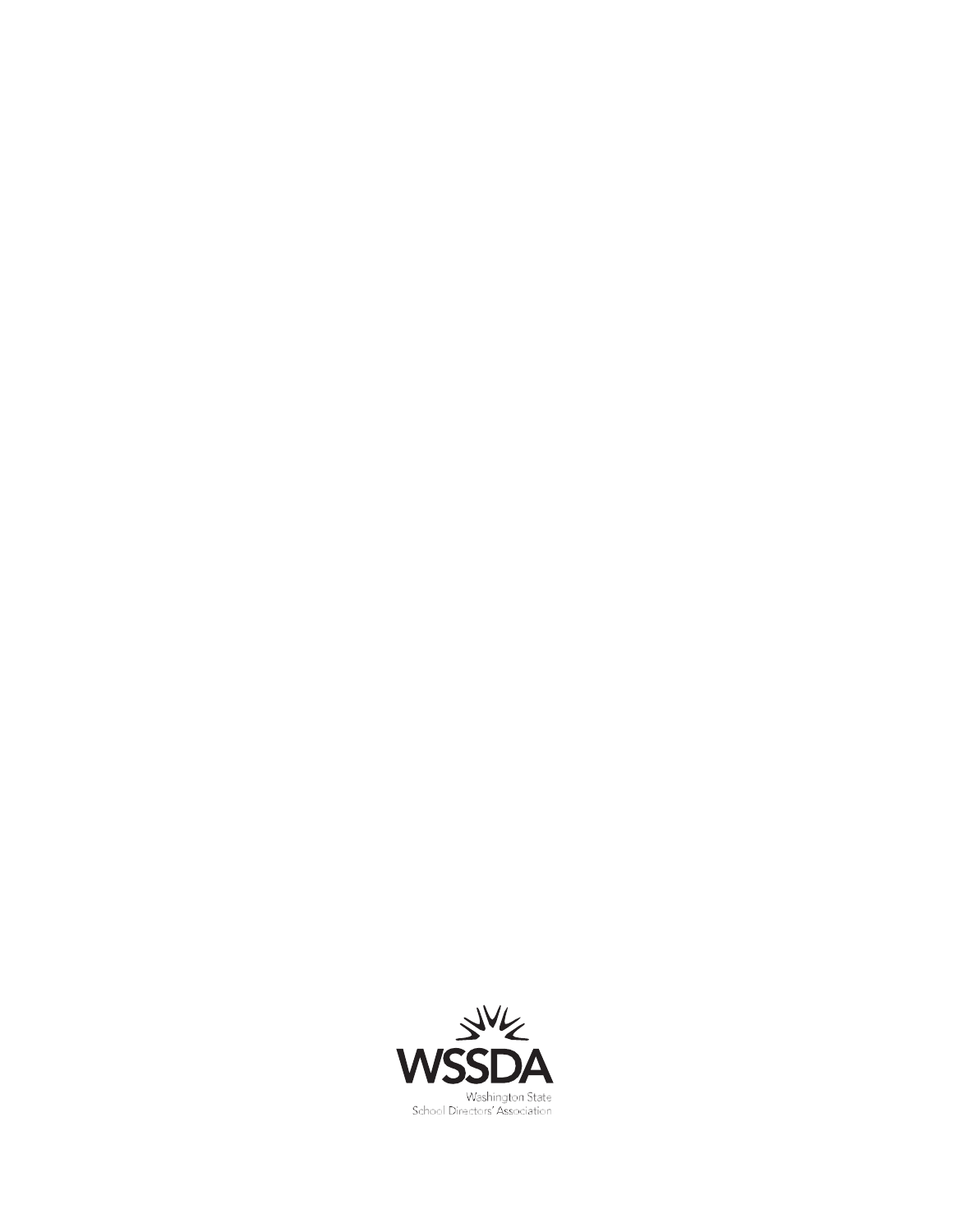### <span id="page-3-0"></span>**Introduction**

Several years ago, the Legislature adopted significant amendments to the basic conflict of interest statute for local elected officials, primarily in the area of financial thresholds, but also in the area of scope of enforcement. This is an important area of the law for board members and superintendents, so a current and thorough knowledge of the law is important.

This publication reviews basic conflict of interest issues, with particular emphasis on how to structure district policies and board practices to comply with state law and public expectations when one or more board members (or the superintendent, beyond his or her contract) have an ongoing personal financial interest in the district's operations.

Situations continue to arise that require school board members and superintendents to heighten their sensitivity to conflict of interest issues, regardless of the size of their district. State law evolved from simply forbidding most opportunities for financial conflicts of interest, especially those related to employment, in all but the smallest school districts. Now a less restricted approach exists in all districts. For example, the spouse\* of a current district employee may be appointed superintendent or elected to the school board without the employee having to forfeit his or her position, the spouse of a director or superintendent may be a substitute teacher, and a director may have a business contract with the district. Case law has further clarified that the purpose of law is to regulate an officer's interests in contracts not non-pecuniary interests.

These ongoing personal and financial relationships require the superintendent, each board member and, most importantly, the affected board member to remain vigilant in conducting the district's business fairly and with complete transparency. Every district must ensure that its policies and practices are in full compliance with current legal requirements. All districts should make the effort to keep their conflict of interest policies current, since these efforts are always easier before the conflict and community concern arise.

A secondary goal is to raise the awareness of district officers so if there is any indication that a conflict exists, officials will ask themselves the appropriate questions. For example, will their personal interests benefit as a result of their official action? Would a reasonable person conclude that their personal interest impairs their independent and impartial judgment in the exercise of their official duties? If answered in the affirmative, the officer should then take appropriate action to avoid violating the law.

\*RCW 42.23.900 provides that the term "spouse" applies equally to state registered domestic partnerships or individuals in state registered domestic partnerships as well as marital relationships and married persons.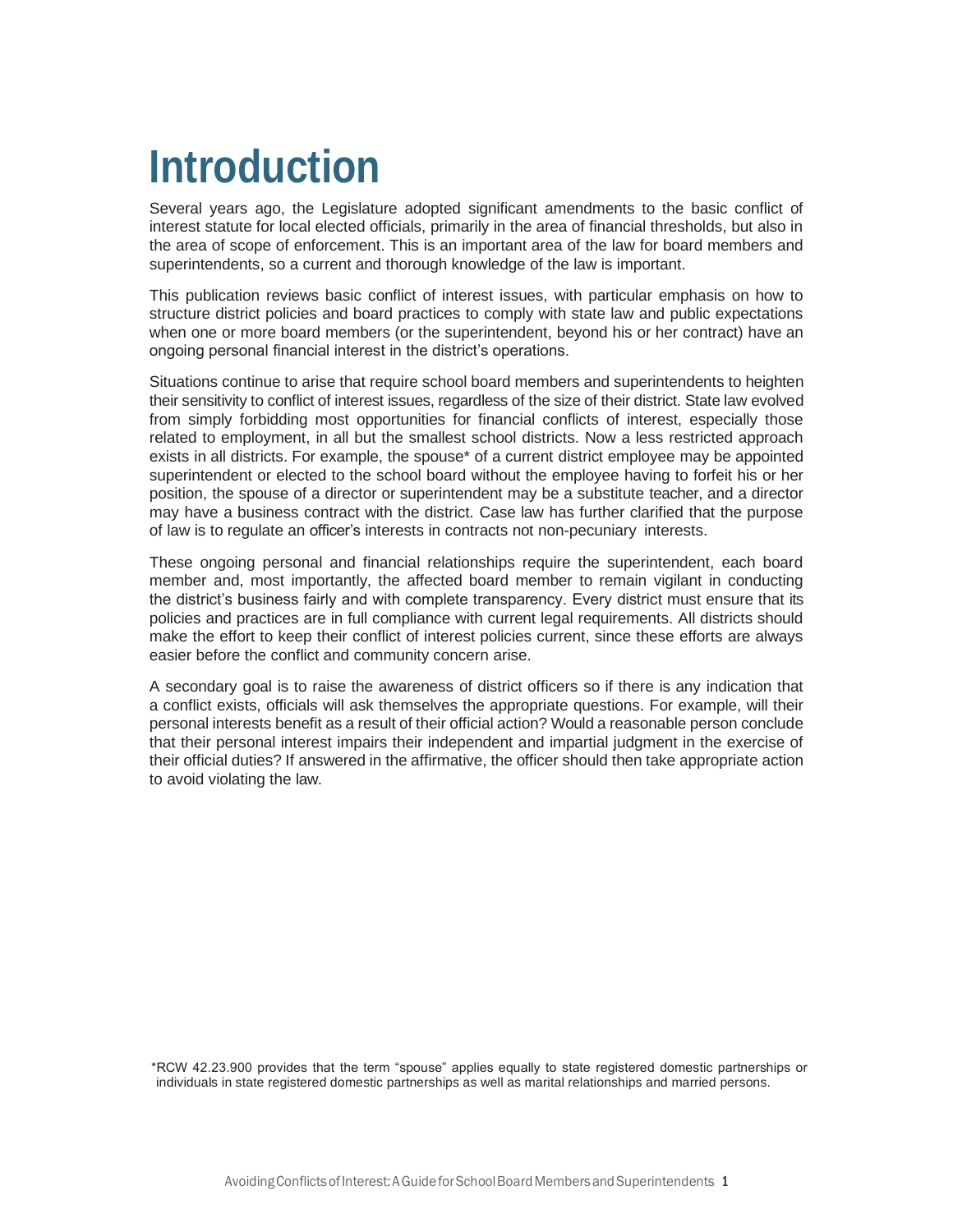### **Primary conflict of interest legal principle**

Under state law, school board members and superintendents are subject to restrictions because they are municipal officers:

No municipal officer shall be beneficially interested, directly or indirectly, in any contract which may be made by, through or under the supervision of such officer, in whole or in part, or which may be made for the benefit of his or her office, or accept, directly or indirectly, any compensation, gratuity or reward in connection with such contract from any other person beneficially interested therein. (RCW 42.23.030. See page 15 for the full text.)

### <span id="page-4-0"></span>**General exemptions**

The statute includes twelve exceptions to the prohibition quoted above. Several of them are not applicable to school districts. Several others are relatively mundane:

- The school board can select a bank or other public depository despite a connection to a district officer;
- A newspaper may be used to publish the district's legal notices if it is chosen by public bid or charges the district the rate set by law or charged to the general public, regardless of the financial interest of a district officer in the publication;
- School directors may be designated the clerk or purchasing agent for the district; and
- Second class school districts (with enrollment under 2,000) may hire district officers or their dependents for unskilled day labor at wages not exceeding \$200 in a calendar month.

### <span id="page-4-1"></span>**Business exemption**

For many years only second class school districts could contract for goods or services with district officers if the value of the contract did not exceed \$750 in a calendar month. Currently, that exemption is available to all school districts and the limit has increased to \$1,500 in a calendar month.

The \$1,500 limit only applies to the municipal officer or the officer's company. If the total contract is worth more than \$1,500 per month, but the officer's portion is under the limit, the contract is still valid under the exception. For instance, an officer could be a subcontractor on a large contract if the value of the subcontract to the officer or the officer's company does not exceed the \$1,500 per month limit.

This exception does not apply to a sale or lease if the district is the one selling or leasing the property or materials. For instance, a school director or superintendent may not lease a facility from the district, even if the monthly lease amount is less than \$1,500.

The district is required to maintain a list of all contracts awarded to an officer of the district under this business exception, and the list must be available for public inspection and copying.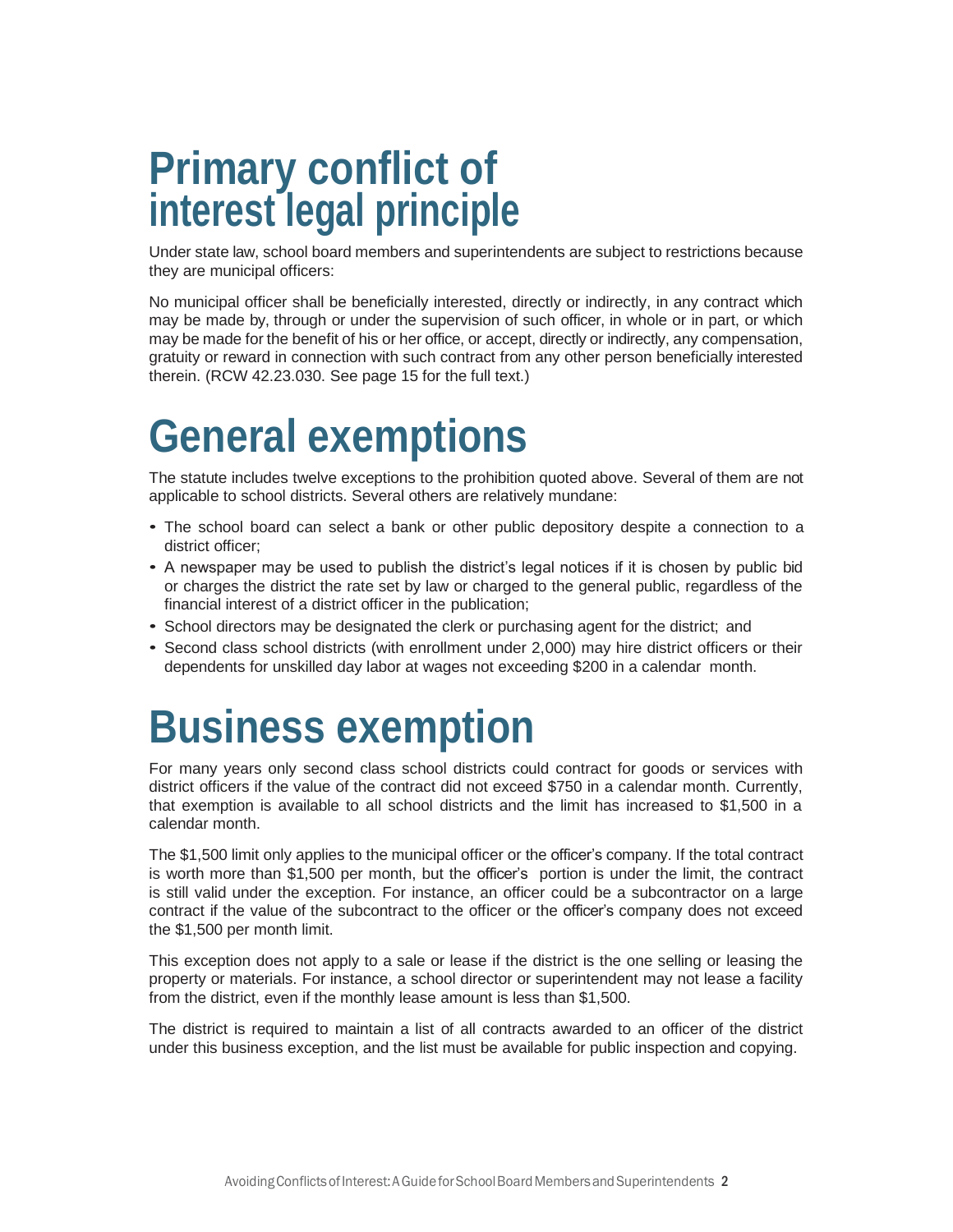# <span id="page-5-0"></span>**Employment exemption**

The business exemption and the following employment exemptions require the most attention from board members and administrators when it comes to adopting and implementing appropriate policies. There are five exemptions to the general rule that a municipal officer not be beneficially interested in a contract made under his or her authority that are related to employment:

- 1. Board members and their spouses in second class school districts may work as school bus drivers if they are paid no more than the other bus drivers.
- 2. In districts with fewer than 200 students, the board may hire the spouse of a director or the superintendent, if the spouse is paid no more than other employees in similar positions.
- 3. In all sizes of school districts the spouse of a director or the superintendent may be hired as a substitute teacher if the district has a policy stating that there is a shortage of substitutes and the pay is the same as for other substitutes.
- 4. Regardless of the size of the district, if a person is already employed by the district and his or her spouse becomes a superintendent or board member, the employee can continue to hold his or her job.
- 5. In districts with less than 200 students, a board member may be hired as a substitute teacher or a substitute educational aide. Consistent with the district's written policy, the terms of the board members' pay plan and contract must be commensurate with other substitutes in thedistrict.

# <span id="page-5-1"></span>**Disclosure**

### <span id="page-5-2"></span>**REQUIRED**

If a municipal officer has a permissible interest in a contract under one of the twelve exceptions, the officer may not vote on the authorization, approval or ratification of the contract. The officer's interest in the contract must be disclosed to the school board and noted in the minutes of the board before the contract is made.

### <span id="page-5-3"></span>**PENALTIES**

The penalty for violating the conflict of interest law is a \$500 fine and other civil and criminal penalties that may be provided by law. The district cannot be required to pay or perform its part of a contract made when an officer has a conflict of interest; the contract is void.

A contract violation of the conflict of interest statute is not an automatic forfeiture of office. The law states that any violation of the act "may" be grounds for forfeiture. This provision is enforced by the courts and it is not clear what standard they will use to decide if a violation is serious enough to merit forfeiture of office.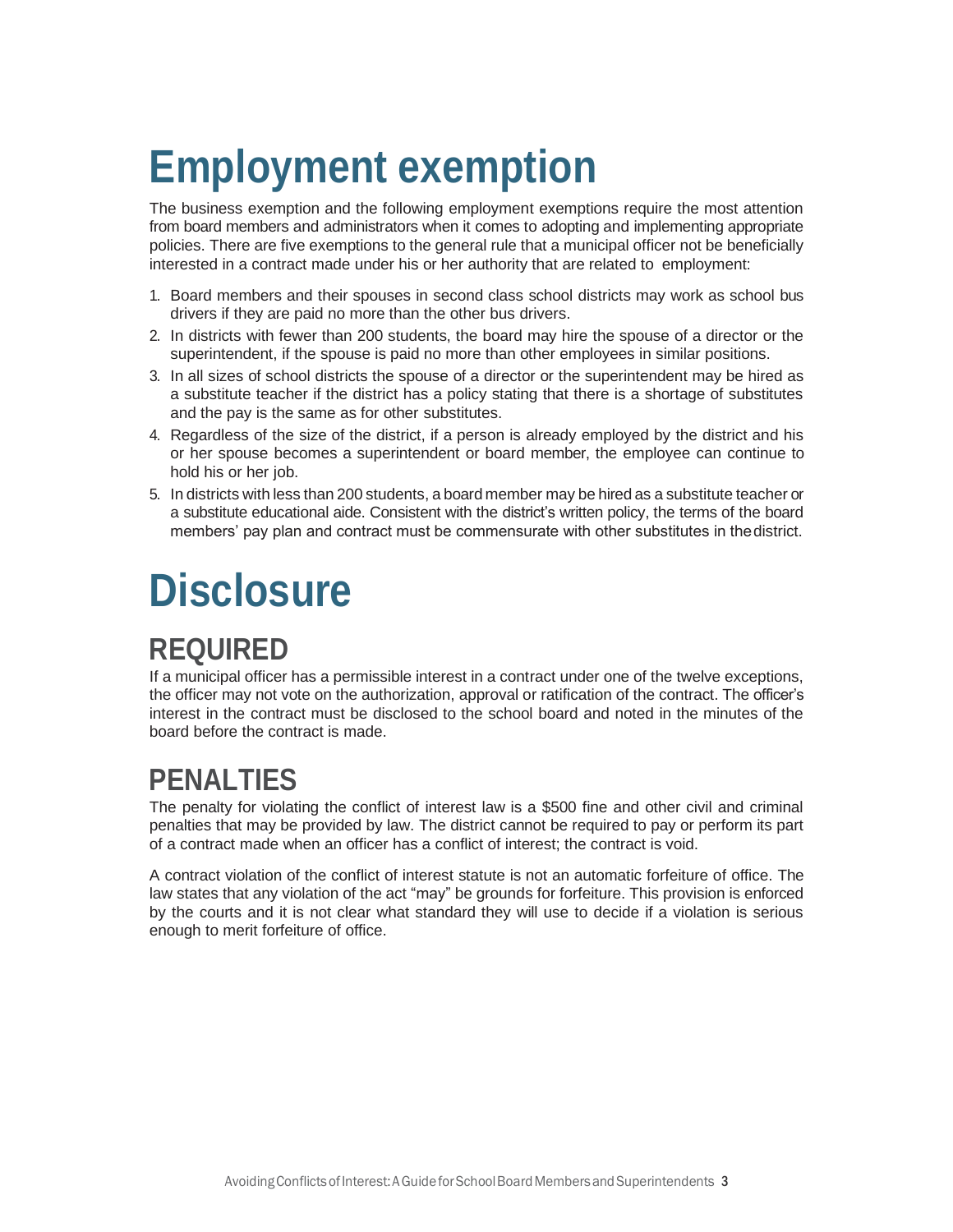### <span id="page-6-0"></span>**Remote interest**

A municipal officer does not have conflict of interest if only a "remote interest" exists in a contract. The conflict of interest statute defines "remote interests" that district officers may have as follows:

- Nonsalaried officers of nonprofit corporations with a business relationship with the district;
- Employees or agents of a company doing business with the district if the employee/district officer's wages or salary are fixed;
- A landlord or tenant of someone employed by or doing business with the district; or
- A stockholder with less than one percent of the shares of a company doing business with the district.

If a board member or superintendent has a remote interest, he or she must disclose the remote interest for recording in the minutes prior to the formation of the contract, and board members may not vote on any business item related to their remote interest. It is recommended that the superintendent not represent the district in business matters where he or she has a remote interest with the other party. Additionally, a board member or superintendent may be in violation of the statute and subject to the penalties outlined above, if they have a remote interest and influences or attempts to influence any other officer of the district into approving the contract.

# <span id="page-6-1"></span>**Policy considerations**

### <span id="page-6-2"></span>**POLICY REQUIREMENT**

State law requires that second class school districts have a policy ensuring fairness and the appearance of fairness in the kinds of employment contracts described in the previous section. (See RCW 28A.330.240, page 20.) It is highly recommended that first class districts have similar policies. When RCW 28A.330.240 was adopted only second class districts could issue the various kinds of employment contracts described above.

### <span id="page-6-3"></span>**POLICY ISSUES**

It is important for board members and superintendents to stay current with statutory changes in the conflict of interest law and to keep policies in this area up to date. It can be extremely damaging to public confidence if the board or superintendent is perceived as personally benefiting from office, especially if the action involves a violation of law. It will not look unwitting to those who examine it with hindsight.

Perhaps the most important element of a sufficient conflict of interest policy is the provision that establishes how the board will deal with employment contracts between the district and the spouse of a district officer, a board member or a financially dependent family member. The WSSDA Policy Service recommends the following paragraph:

Whenever a director, his or her spouse or dependent is employed by the district, the director shall refrain from participating in or attempting to influence any board action affecting the employment status of the director, spouse or dependent. Actions affecting employment status include, but are not limited to, hiring, establishing compensation and fringe benefits, setting working conditions, conducting performance evaluations, considering or imposing discipline and termination.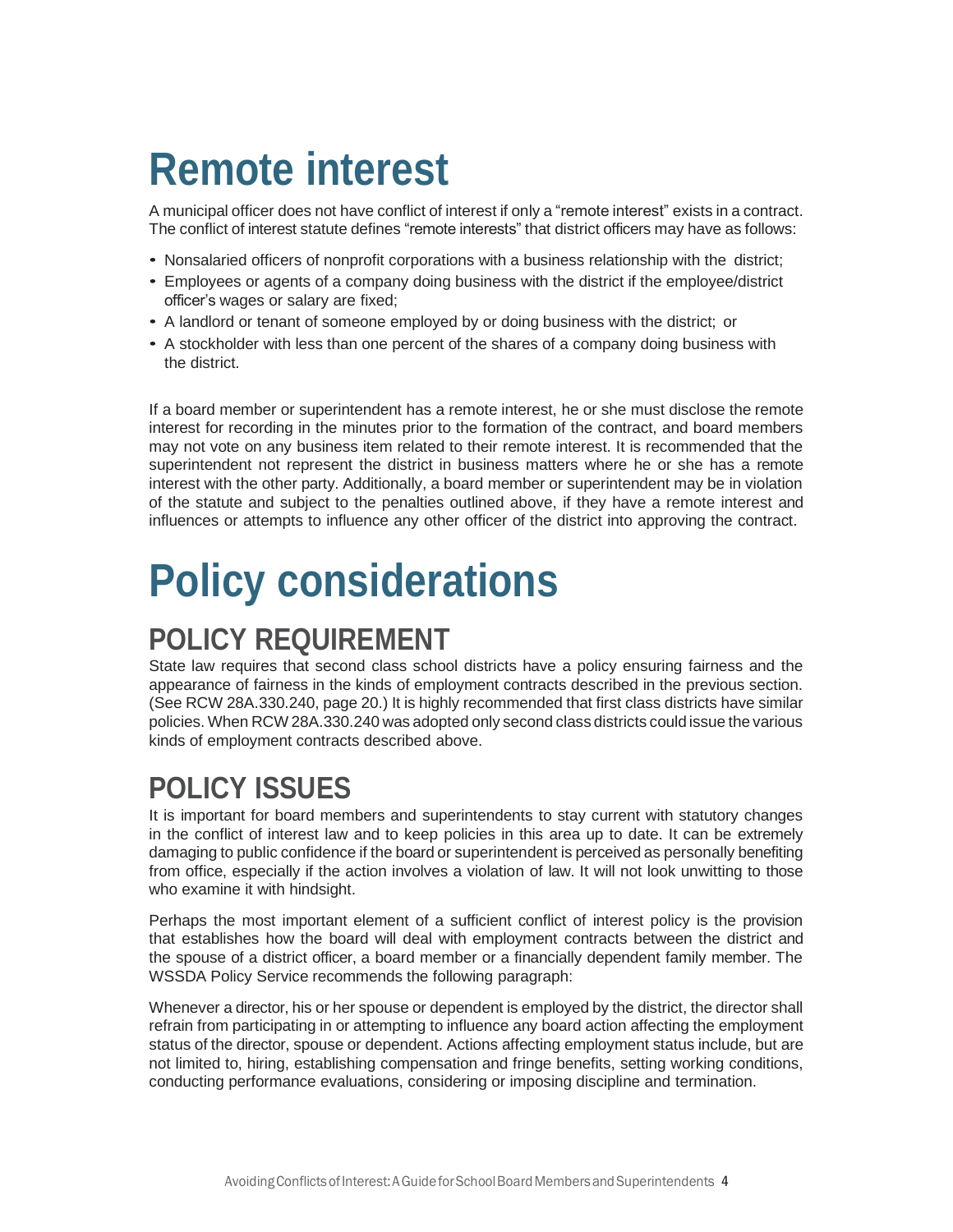Remember that the law itself prohibits municipal officers with these kinds of interests from authorizing, approving or ratifying the contract that would benefit them.

While more districts than ever are facing the situation of having board members with spouses employed by the district and the fairness and appearance of fairness questions that situation raises, it is mathematically possible that all or a majority of board could face that sort of conflict. One district has already faced the problem with four of five board members with spouses in one collective bargaining unit. Voting on a collective bargaining agreement when a board member has a spouse in the union would normally be a violation of the policy recommended above, which created a significant dilemma for the board in question. It is best that this contingency be addressed in policy before it actually arises, when possible, so that any board in this difficult position not increase the perception that it is self-serving.

If at least one or two board members do not have a permissible conflict with a specific contract, then those one or two vote to either approve or disapprove the contract. This is permissible under parliamentary procedure. A quorum of the board must be present for a valid meeting to continue, but if a majority of the board refuses or cannot act, in most cases a majority of those voting can pass a motion forming a contract. In the case described above, the collective bargaining agreement would have been approved or disapproved on a one to zero vote, with four abstaining due to a permissible conflict of interest. It is not clear under current law what will happen if all five (seven in Seattle) board members are unable to vote on a contract due to a permissible conflict of interest.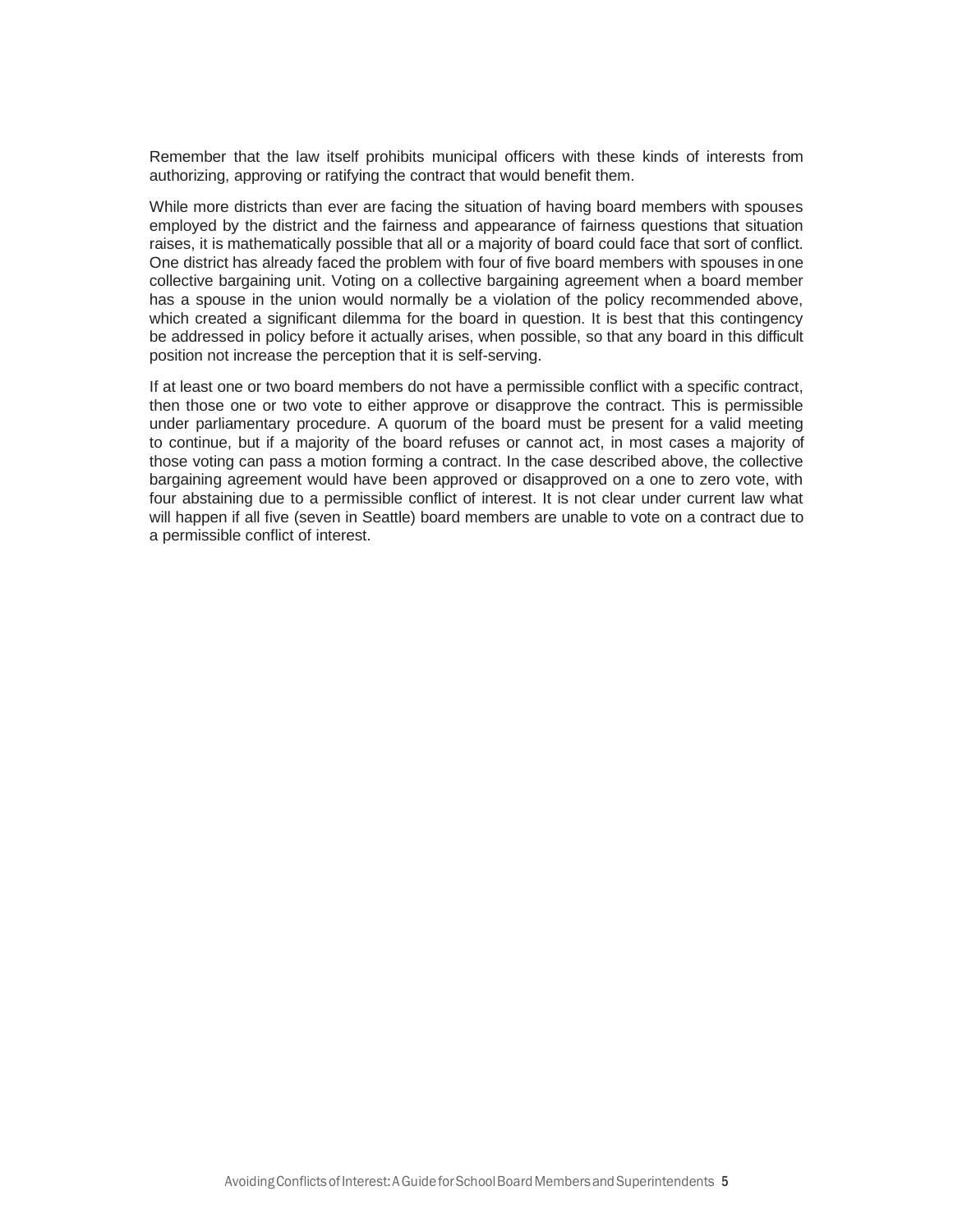# <span id="page-8-0"></span>**Other statutory ethical obligations**

The Legislature has also created some statutory ethical obligations for municipal officers, including school directors and superintendents. These provisions are important and good practice:

- No school board member or superintendent can use his or her office to secure special privileges for him or herself, or for others;
- No school board member or superintendent may accept any compensation, gift, reward or gratuity for a matter connected with or related to the officer's position, except from the district;
- No school board member or superintendent may accept employment or engage in business or professional activities that might lead to the disclosure of confidential information acquired through his or her position with the district; and
- No school board member or superintendent may disclose confidential information gained through his or her office, or use such information for personal gain or benefit.

The Legislature has made violations of these requirements subject to the same penalties that contractual conflicts of interest are subject to, a \$500 fine and possible forfeiture of office, plus any other civil or criminal penalties otherwise imposed by law.

For decades school board members have been advised that they must keep confidential information, including that learned in executive sessions, private—from everyone. The reasons were primarily one of personal ethics and the fiduciary responsibility of the district. Disclosure of information gained in executive sessions could be extremely damaging to the district's legal position and the confidence of the community.

When confronted with a board member who did not keep confidential information private, there was, however, no legal remedy. Legislative amendments seem to have changed that. Now board members have a personal and financial reason to maintain confidentiality. Violation of the requirement that municipal officers not disclose confidential information can result in a \$500 fine and possible forfeiture of office.

### <span id="page-8-1"></span>**Conclusion**

Due to significant changes in state law, it is now more important than ever that board members and superintendents in all sizes of districts know and understand the most recent provisions of state law regarding conflicts of interest and the code of ethics for municipal officers. By giving boards more flexibility to hire the spouses of district officers and do business with board members, the Legislature has increased the responsibility of school boards to manage all of the district's financial relationships fairly and with the appearance of fairness. Board members with "legal conflicts" need to be the most sensitive, but all school district officers should be attune to the legal, ethical and community relations nuances these issues raise.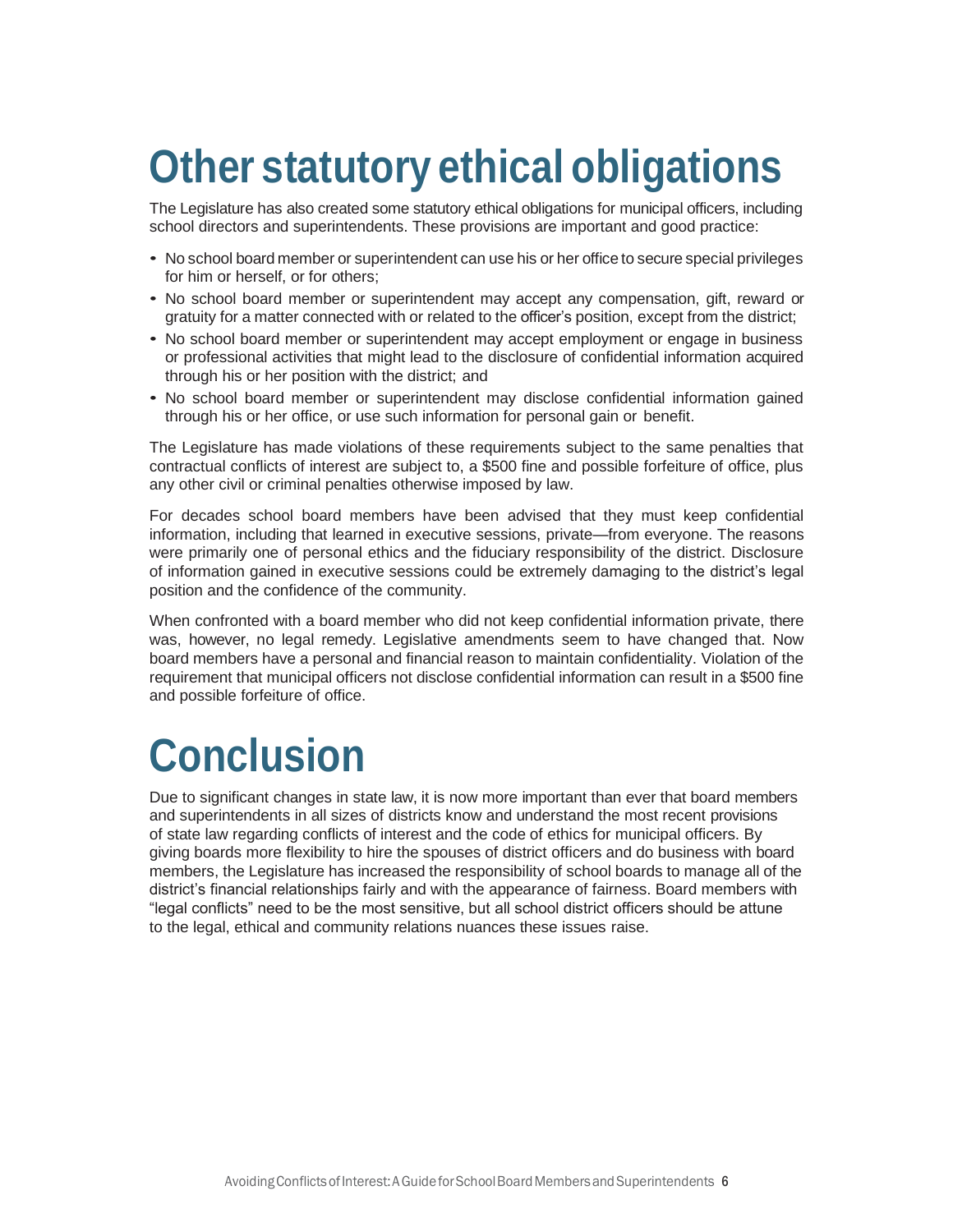### **Frequently askedquestions**\*

- <span id="page-9-0"></span>**Q. Can my spouse be a substitute teacher in the district where I am a board member?**
- A. Regardless of school district size, the spouse of a director may be hired as a substitute teacher if the terms of the contract are commensurate with the pay plan or collective bargaining agreement applicable to all district employees, consistent with board policy, and there is a shortage of substitutes. In addition, a board member may not vote in the authorization, approval or ratification of a contract in which he or she is beneficially interested. The interest of the board member must be disclosed to the board of directors and noted in the official minutes of the board before the formation of the contract. (RCW 42.23.030(10))
- **Q. Can my son/daughter work forthe school district where I am a board member?**
- A. A school director's son/daughter may work for the school district where he or she sits on the board if the board member does not directly or indirectly benefit from the son/daughter's employee contract. For example, a board member could receive a pecuniary benefit from his/her child working in the district if that child lived in the same household as the board member. (RCW 42.23.030)

#### **Q.Canaboardmember'sson-in-law/daughter-in-lawapplyforandbeofferedapositioninthedistrict?**

A. Similar to the previous question, a school director's son-in-law or daughter-in-law may work for the board member's school district if the board member does not directly or indirectly benefit from the contract. For example, a board member could receive a pecuniary benefit from a son-in-law working in the district if he lived in the same household as the board member. In addition, a school director may not vote in the authorization, approval or ratification of a contract in which he or she is beneficially interested. The interest of the board member must be disclosed to the board of directors and noted in the official minutes of the board before the formation of the contract. (RCW 42.23.030)

A board member is also prohibited from using his or her position to influence the hiring of his or her son-in-law/daughter-in-law. (RCW 42.23.070)

#### **Q. My spouse currently works forthe schooldistrict. Can Irun for a position on theboard?**

- A. Yes, regardless of the size of the district, if a person is already under contract as a certificated or classified employee with the school district before the date the board member takes office and the terms of the employee contract are commensurate with the pay plan or collective bargaining agreement operating in the district. In addition, a board member may not vote in the authorization, approval or ratification of a contract in which he or she is beneficially interested. The interest of the board member must be disclosed to the board of directors and noted in the official minutes of the board before the formation of the contract. (RCW 42.23.030(11))
- **Q. Can my spouse be hired as a full time permanent teacher while I am serving on the board?**
- A. If the board member serves in a second class district with less than 200 FTE students, the board member's spouse may be hired as an employee after the board member assumes office. In districts larger than 200 FTE students this exception does not apply. (RCW 42.23.030(11) It is worth emphasizing that, in those instances when the spouse of the board member is employed by the district or the board member is fulfilling a district contract, it is imperative that the board member not vote on the authorization, approval, or ratification of the contract and that the interest is disclosed to the board and noted in the official minutes.

#### **Q. I am a board member. Can I serve as a substitute teacher?**

A. Yes, if you are in a district of 200 or less FTE students, the board declares a shortage of substitutes and the contract issued is commensurate with other substitute contracts. (RCW 42.23.030(9))

*Questions continued on next page*

\*In situations where a conflict of interest exemption applies, the director must disclose any relationship, abstain from the vote and have that information reflected in the official minutes. Additionally, the district must maintain a list of the contracts awarded to directors and make the list available for public inspection and copying. 7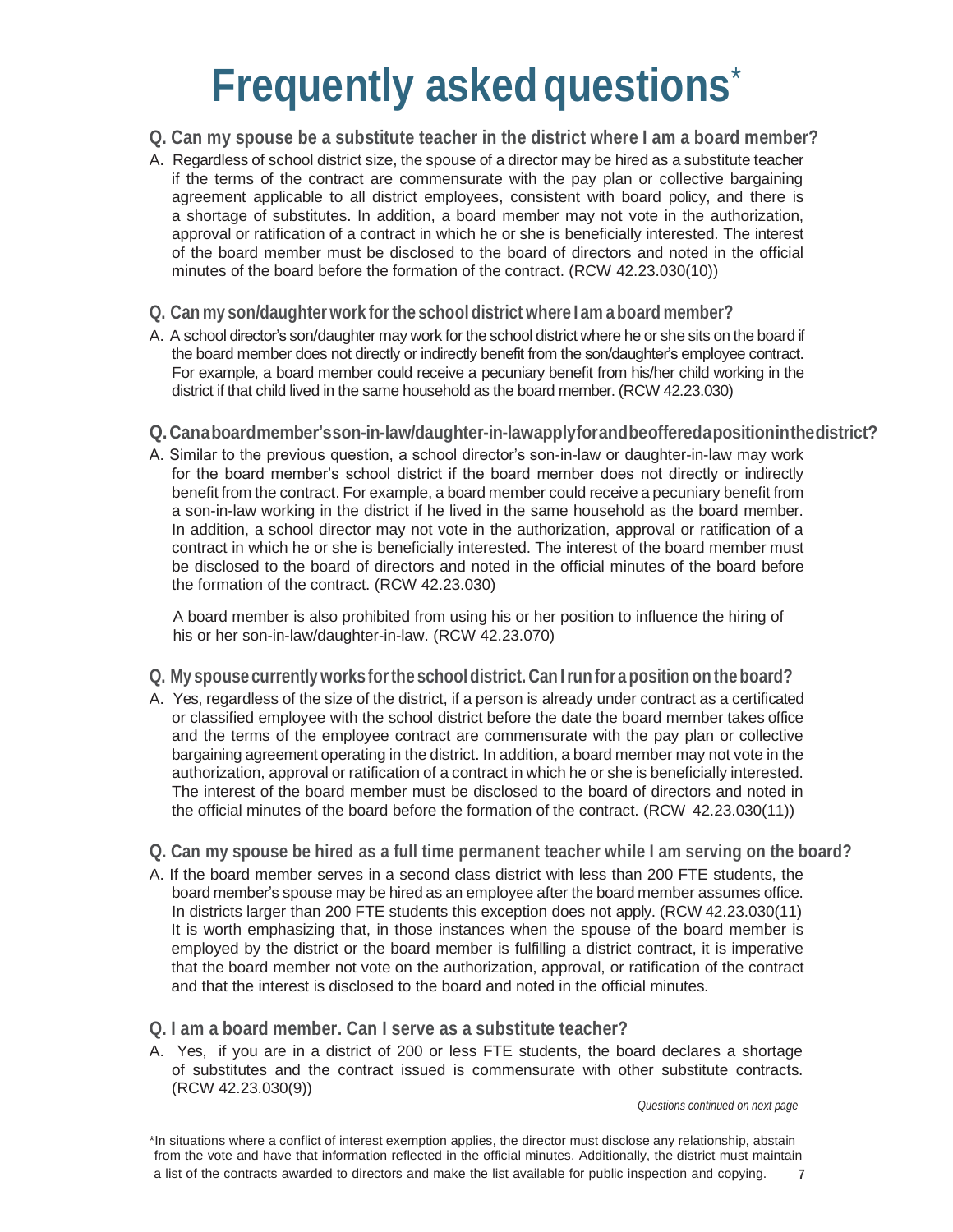- **Q. Can a board member who owns a business contract with the district where he or she is serving?**
- A. Yes, all size school districts may contract for goods and services with district board members, if the value of the member's contract does not exceed \$1,500 in a calendar month. The district is required to maintain a list of all contracts awarded to board members in the district under the business exception of the conflict of interest statute. The list must be available for public inspection and copying. In addition, a board member may not vote in the authorization, approval or ratification of a contract in which he or she is beneficially interested. The interest of the board member must be disclosed to the board of directors and noted in the official minutes of the board before the formation of the contract. (RCW 42.23.030(6)(a)(d))
- **Q. Isitokayforaboardmembertobepresidentofaunionatthesametimeheorsheison the board?**
- A. Legally, a board member who works in another district may serve as president of the union where he/she is a member. From a practical standpoint, holding both positions may present challenges for the individual board member and the board.
- **Q. Can a school board member volunteer in the classroom?**
- A. School board members may volunteer in the classroom as long as they do not use their position to secure special privileges or exemptions for themselves or others. Although volunteering is legally permissible, it is advisable for board members to proceed cautiously because their status as a school director may make it uncomfortable for others in the school or classroom setting. (RCW 42.23.070)
- **Q. Can a school bus driver run for the board?**
- A. Maybe. There is a specific exemption allowing a school bus driver in a second-class district to serve as a school director. In a first class district, if the board member earns less than \$1,500 in a calendar month, the law allows that individual to contract with the district. (RCW 42.23.030(8))

#### **Q. Can the district employ a board member as a coach?**

- A. A board member may be employed by the district if the value of the contract does not exceed \$1,500 in any calendar month. This value includes any additional payments that may be received from district supporters such as booster clubs. Although legally permissible, the district and board member must carefully consider the practical ramifications of such a relationship and the challenging perceptions that must be confronted. (RCW 42.23.030(6)(a))
- **Q. I am both a board member and the owner of a construction company. Can my company bid on the district's upcoming construction project?**
- A. No, a board member's construction company is not permitted to bid on a construction project because the approval of such a contract would substantially benefit her and her company. The same rule applies if the board member is a subcontractor. In both instances, the board member would need to resign or forfeit the opportunity for her company to bid on the contract. (RCW 42.23.030)
- **Q. I am a board member. May I obtain a supplemental contract with the district?**
- A. Yes, but the contract may not exceed \$1,500 in any calendar month. Additional funding received from affiliated district organizations, such as a PTA, PTO, or a booster club, must be included in determining the \$1,500 limit. (RCW 42.23.030(6)(a))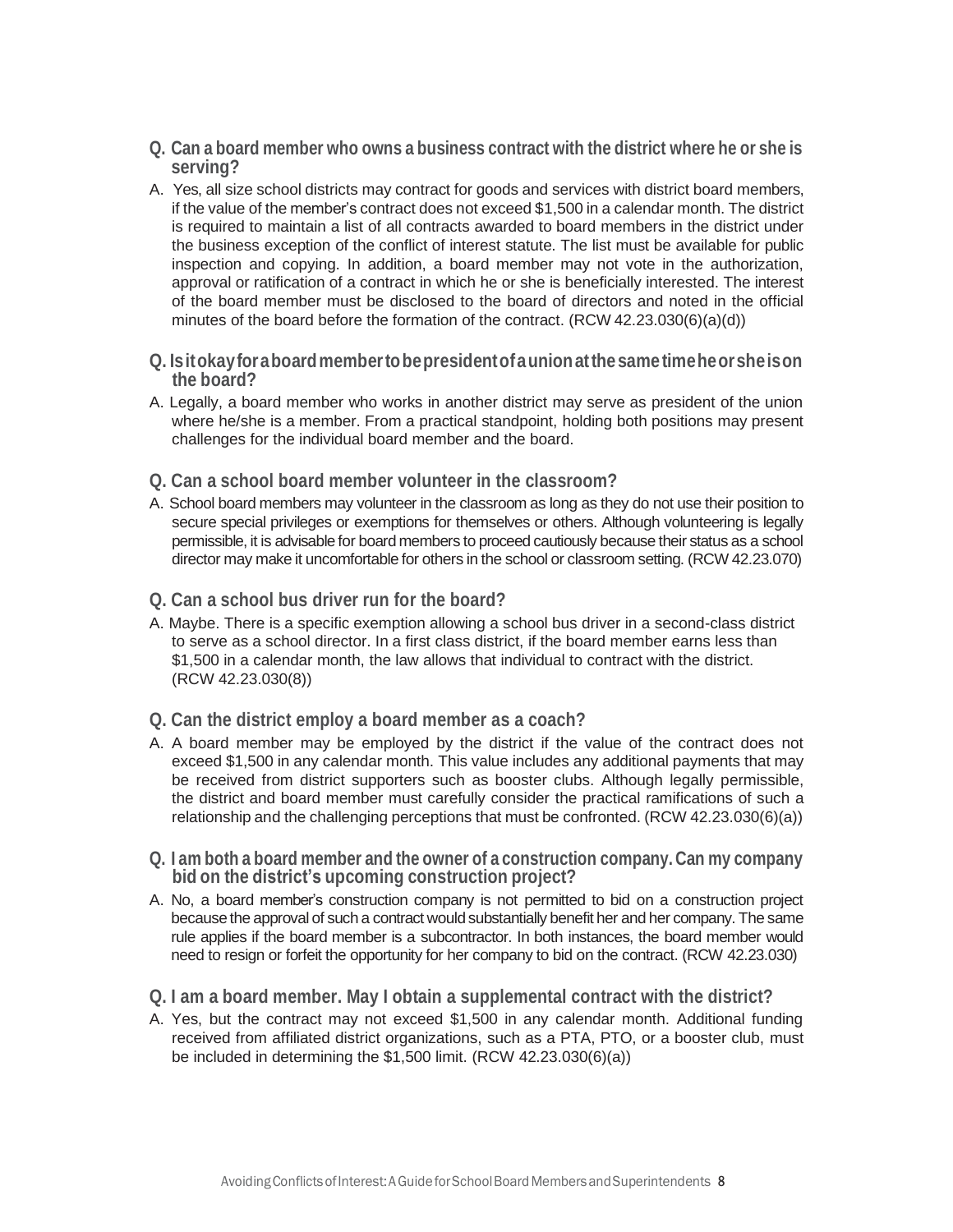### **Chapter 42.23 Revised Code of Washington (Code of Ethics for Municipal Officers – Contract Interests)**

#### RCW 42.23.010 Declaration of purpose.

It is the purpose and intent of this chapter to revise and make uniform the laws of this state concerning the transaction of business by municipal officers, as defined in chapter 268, Laws of 1961, in conflict with the proper performance of their duties in the public interest; and to promote the efficiency of local government by prohibiting certain instances and areas of conflict while at the same time sanctioning, under sufficient controls, certain other instances and areas of conflict wherein the private interest of the municipal officer is deemed to be only remote, to the end that, without sacrificing necessary public responsibility and enforceability in areas of significant and clearly conflicting interests, the selection of municipal officers may be made from a wider group of responsible citizens of the communities which they are called upon to serve.

#### RCW 42.23.020 Definitions.

For the purpose of chapter 268, Laws of 1961:

- (1) "Municipality" shall include all counties, cities, towns, districts, and other municipal corporations and quasi municipal corporations organized under the laws of the state of Washington;
- (2) "Municipal officer" and "officer" shall each include all elected and appointed officers of a municipality, together with all deputies and assistants of such an officer, and all persons exercising or undertaking to exercise any of the powers or functions of a municipal officer;
- (3) "Contract" shall include any contract, sale, lease or purchase;
- (4) "Contracting party" shall include any person, partnership, association, cooperative, corporation, or other business entity which is a party to a contract with a municipality.

#### RCW 42.23.030

#### Interest in contracts prohibited — Exceptions.

No municipal officer shall be beneficially interested, directly or indirectly, in any contract which may be made by, through or under the supervision of such officer, in whole or in part, or which may be made for the benefit of his or her office, or accept, directly or indirectly, any compensation, gratuity or reward in connection with such contract from any other person beneficially interested therein. This section shall not apply in the following cases:

(1) The furnishing of electrical, water or other utility services by a municipality engaged in the business of furnishing such services, at the same rates and on the same terms as areavailable to the public generally;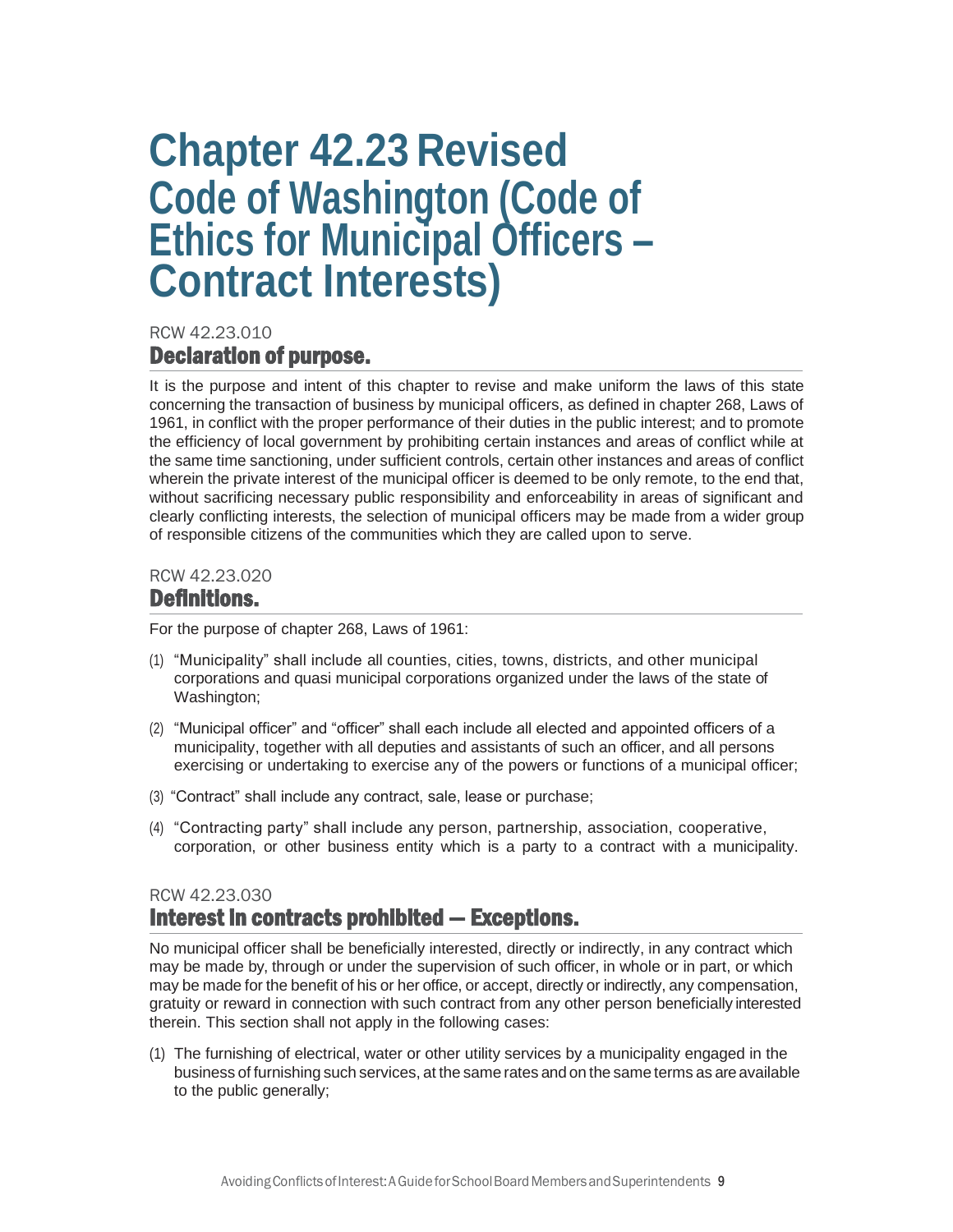- (2) The designation of public depositaries for municipal funds;
- (3) The publication of legal notices required by law to be published by any municipality, upon competitive bidding or at rates not higher than prescribed by law for members of the general public;
- (4) The designation of a school director as clerk or as both clerk and purchasing agent of a school district;
- (5) The employment of any person by a municipality for unskilled day labor at wages not exceeding two hundred dollars in any calendar month. The exception provided in this subsection does not apply to a county with a population of one hundred twenty-five thousand or more, a city with a population of more than one thousand five hundred, an irrigation district encompassing more than fifty thousand acres, or a first-class school district;
- (6)(a) The letting of any other contract in which the total amount received under the contract or contracts by the municipal officer or the municipal officer's business does not exceed one thousand five hundred dollars in any calendar month.
	- (b) However, in the case of a particular officer of a second-class city or town, or a noncharter optional code city, or a member of any county fair board in a county which has not established a county purchasing department pursuant to RCW 36.32.240, the total amount of such contract or contracts authorized in this subsection (6) may exceed one thousand five hundred dollars in any calendar month but shall not exceed eighteen thousand dollars in any calendar year.
	- (c)(i) In the case of a particular officer of a rural public hospital district, as defined in RCW 70.44.460, the total amount of such contract or contracts authorized in this subsection (6) may exceed one thousand five hundred dollars in any calendar month, but shall not exceed twenty-four thousand dollars in any calendar year.
		- (ii) At the beginning of each calendar year, beginning with the 2006 calendar year, the legislative authority of the rural public hospital district shall increase the calendar year limitation described in this subsection (6)(c) by an amount equal to the dollar amount for the previous calendar year multiplied by the change in the consumer price index as of the close of the twelve-month period ending December 31st of that previous calendar year. If the new dollar amount established under this subsection is not a multiple of ten dollars, the increase shall be rounded to the next lowest multiple of ten dollars. As used in this subsection, "consumer price index" means the consumer price index compiled by the bureau of labor statistics, United States department of labor for the state of Washington. If the bureau of labor statistics develops more than one consumer price index for areas within the state, the index covering the greatest number of people, covering areas exclusively within the boundaries of the state, and including all items shall be used.
	- (d) The exceptions provided in this subsection (6) do not apply to:
		- (i) A sale or lease by the municipality as the seller or lessor;
		- (ii) The letting of any contract by a county with a population of one hundred twenty-five thousand or more, a city with a population of ten thousand or more, or an irrigation district encompassing more than fifty thousand acres; or
		- (iii) Contracts for legal services, except for reimbursement of expenditures.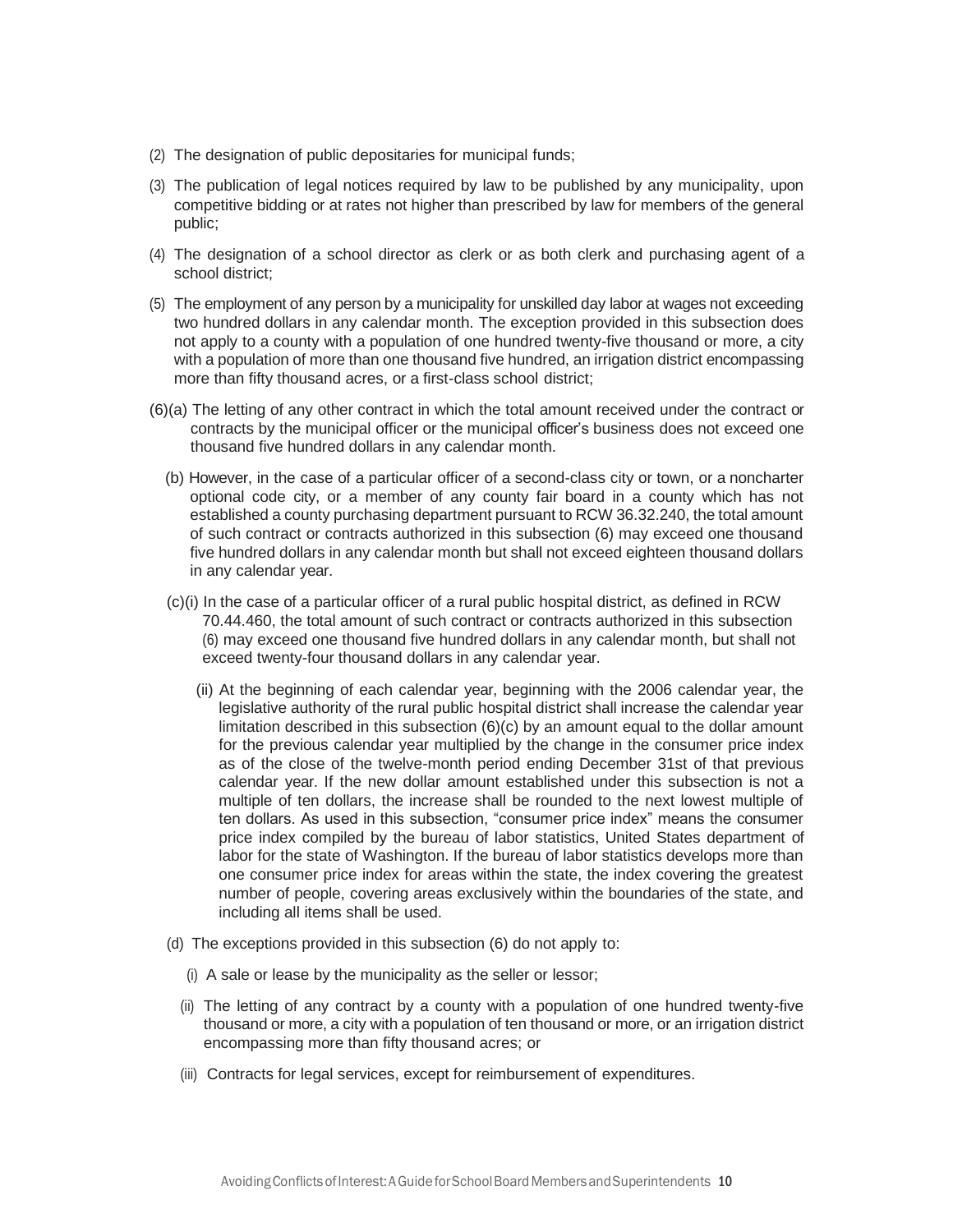- (e) The municipality shall maintain a list of all contracts that are awarded under this subsection (6). The list must be made available for public inspection and copying;
- (7) The leasing by a port district as lessor of port district property to a municipal officer or to a contracting party in which a municipal officer may be beneficially interested, if in addition to all other legal requirements, a board of three disinterested appraisers and the superior court in the county where the property is situated finds that all terms and conditions of such lease are fair to the port district and are in the public interest. The appraisers must be appointed from members of the American Institute of Real Estate Appraisers by the presiding judge of the superior court;
- (8) The letting of any employment contract for the driving of a school bus in a second-class school district if the terms of such contract are commensurate with the pay plan or collective bargaining agreement operating in the district;
- (9) The letting of an employment contract as a substitute teacher or substitute educational aide to an officer of a second-class school district that has two hundred or fewer full-time equivalent students, if the terms of the contract are commensurate with the pay plan or collective bargaining agreement operating in the district and the board of directors has found, consistent with the written policy under RCW 28A.330.240, that there is a shortage of substitute teachers in the school district;
- (10) The letting of any employment contract to the spouse of an officer of a school district, when such contract is solely for employment as a substitute teacher for the school district. This exception applies only if the terms of the contract are commensurate with the pay plan or collective bargaining agreement applicable to all district employees and the board of directors has found, consistent with the written policy under RCW 28A.330.240, that there is a shortage of substitute teachers in the school district;
- (11) The letting of any employment contract to the spouse of an officer of a school district if the spouse was under contract as a certificated or classified employee with the school district before the date in which the officer assumes office and the terms of the contract are commensurate with the pay plan or collective bargaining agreement operating in the district. However, in a second-class school district that has less than two hundred full-time equivalent students enrolled at the start of the school year as defined in RCW 28A.150.040, the spouse is not required to be under contract as a certificated or classified employee before the date on which the officer assumes office;
- (12) The authorization, approval, or ratification of any employment contract with the spouse of a public hospital district commissioner if: (a) The spouse was employed by the public hospital district before the date the commissioner was initially elected; (b) the terms of the contract are commensurate with the pay plan or collective bargaining agreement operating in the district for similar employees; (c) the interest of the commissioner is disclosed to the board of commissioners and noted in the official minutes or similar records of the public hospital district prior to the letting or continuation of the contract; and (d) and the commissioner does not vote on the authorization, approval, or ratification of the contract or any conditions in the contract.

A municipal officer may not vote in the authorization, approval, or ratification of a contract in which he or she is beneficially interested even though one of the exemptions allowing the awarding of such a contract applies. The interest of the municipal officer must be disclosed to the governing body of the municipality and noted in the official minutes or similar records of the municipality before the formation of the contract.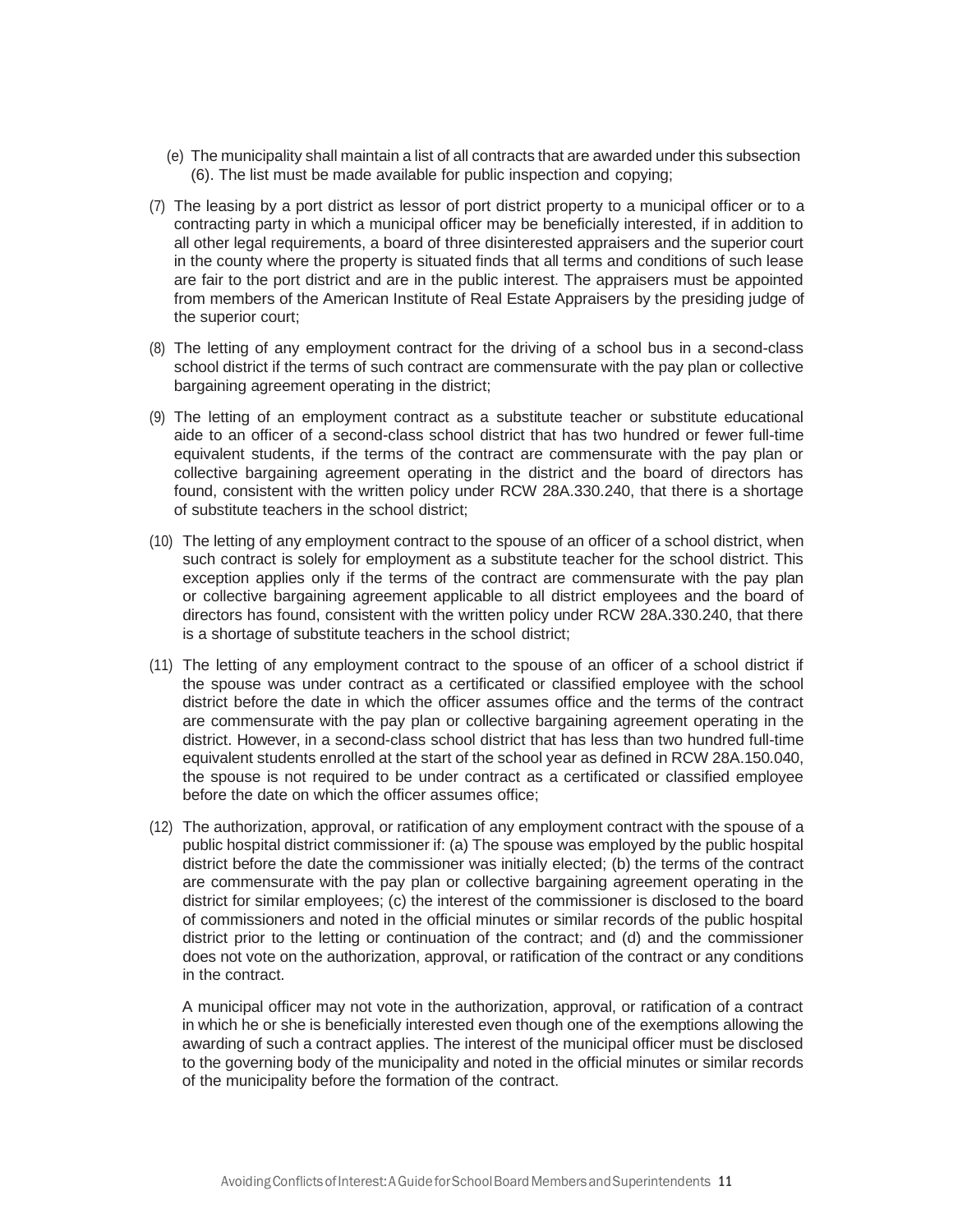#### 42.23.040 Remote interests.

A municipal officer is not interested in a contract, within the meaning of RCW 42.23.030, if the officer has only a remote interest in the contract and the extent of the interest is disclosed to the governing body of the municipality of which the officer is an officer and noted in the official minutes or similar records of the municipality prior to the formation of the contract, and thereafter the governing body authorizes, approves, or ratifies the contract in good faith by a vote of its membership sufficient for the purpose without counting the vote or votes of the officer having the remote interest. As used in this section "remote interest" means:

- (1) That of a nonsalaried officer of a nonprofit corporation;
- (2) That of an employee or agent of a contracting party where the compensation of such employee or agent consists entirely of fixed wages or salary;
- (3) That of a landlord or tenant of a contracting party;
- (4) That of a holder of less than one percent of the shares of a corporation or cooperative which is a contracting party.

None of the provisions of this section are applicable to any officer interested in a contract, even if the officer's interest is only remote, if the officer influences or attempts to influence any other officer of the municipality of which he or she is an officer to enter into the contract.

#### RCW 42.23.050

#### Prohibited contracts void — Penalties for violation of chapter.

Any contract made in violation of the provisions of this chapter is void and the performance thereof, in full or in part, by a contracting party shall not be the basis of any claim against the municipality. Any officer violating the provisions of this chapter is liable to the municipality of which he or she is an officer for a penalty in the amount of five hundred dollars, in addition to such other civil or criminal liability or penalty as may otherwise be imposed upon the officer by law.

In addition to all other penalties, civil or criminal, the violation by any officer of the provisions of this chapter may be grounds for forfeiture of his or her office.

#### RCW 42.23.060 Local charter controls chapter.

If any provision of this chapter conflicts with any provision of a city or county charter, or with any provision of a city-county charter, the charter shall control if it contains stricter requirements than this chapter. The provisions of this chapter shall be considered as minimum standards to be enforced by municipalities.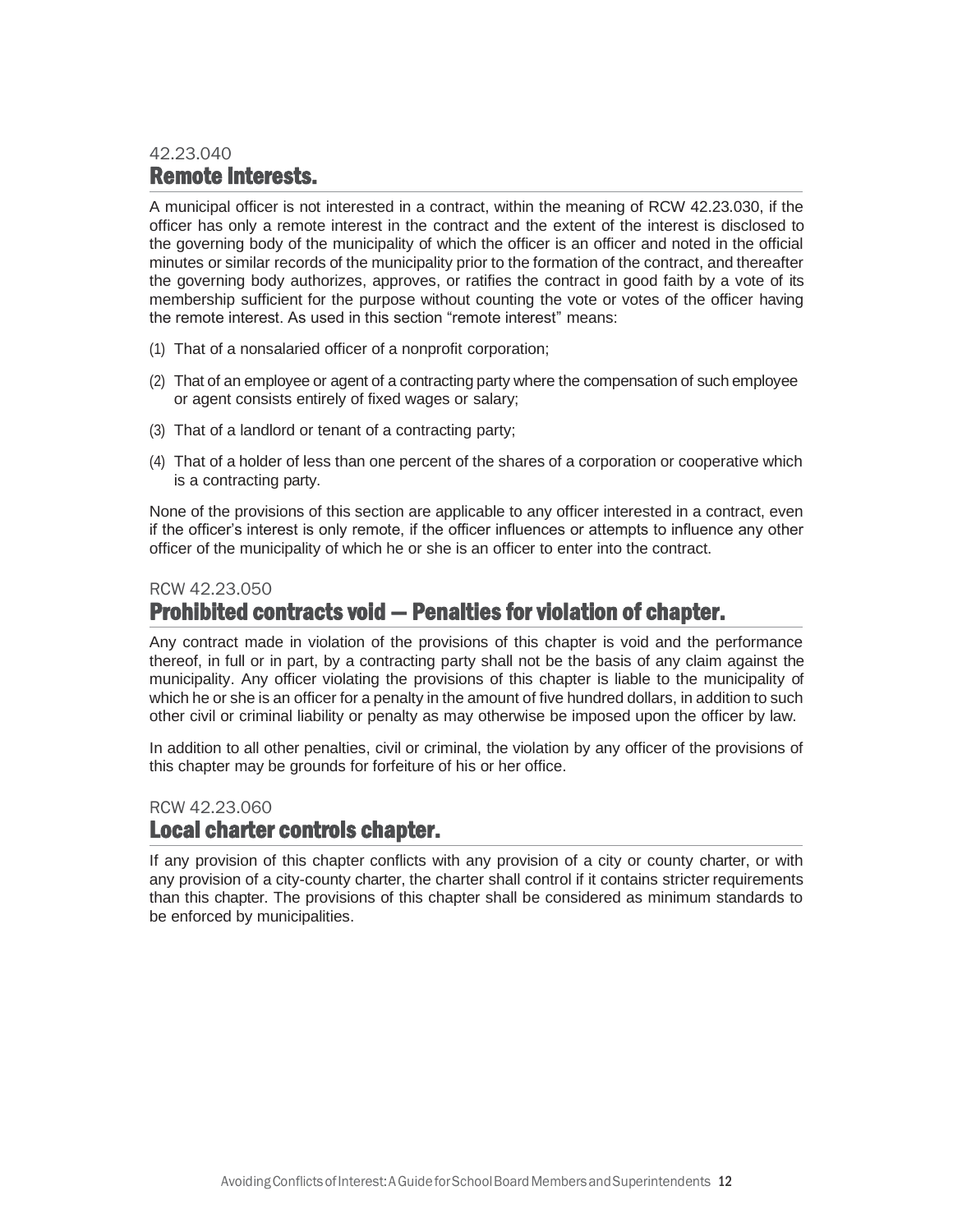#### RCW 42.23.070 Prohibited acts.

- (1) No municipal officer may use his or her position to secure special privileges or exemptions for himself, herself, or others.
- (2) No municipal officer may, directly or indirectly, give or receive or agree to receive any compensation, gift, reward, or gratuity from a source except the employing municipality, for a matter connected with or related to the officer's services as such an officer unless otherwise provided for by law.
- (3) No municipal officer may accept employment or engage in business or professional activity that the officer might reasonably expect would require or induce him or her by reason of his or her official position to disclose confidential information acquired by reason of his or her official position.
- (4) No municipal officer may disclose confidential information gained by reason of the officer's position, nor may the officer otherwise use such information for his or her personal gain or benefit.

#### RCW 42.23.900 Construction – Chapter applicable to state registered domestic partnerships – 2009 c 521.

For the purposes of this chapter, the terms spouse, marriage, marital, husband, wife, widow, widower, next of kin, and family shall be interpreted as applying equally to state registered domestic partnerships or individuals in state registered domestic partnerships as well as to martial relationships and married persons, and references to dissolution of marriage shall apply equally to state registered domestic partnerships that have been terminated, dissolved, or invalidated, to the extent that such interpretation does not conflict with federal law. Where necessary to implement chapter 521, Laws of 2009, gender-specific terms such as husband and wife used in any statute, rule, or other law shall be construed to be gender neutral, and applicable to individuals in state registered domestic partnerships.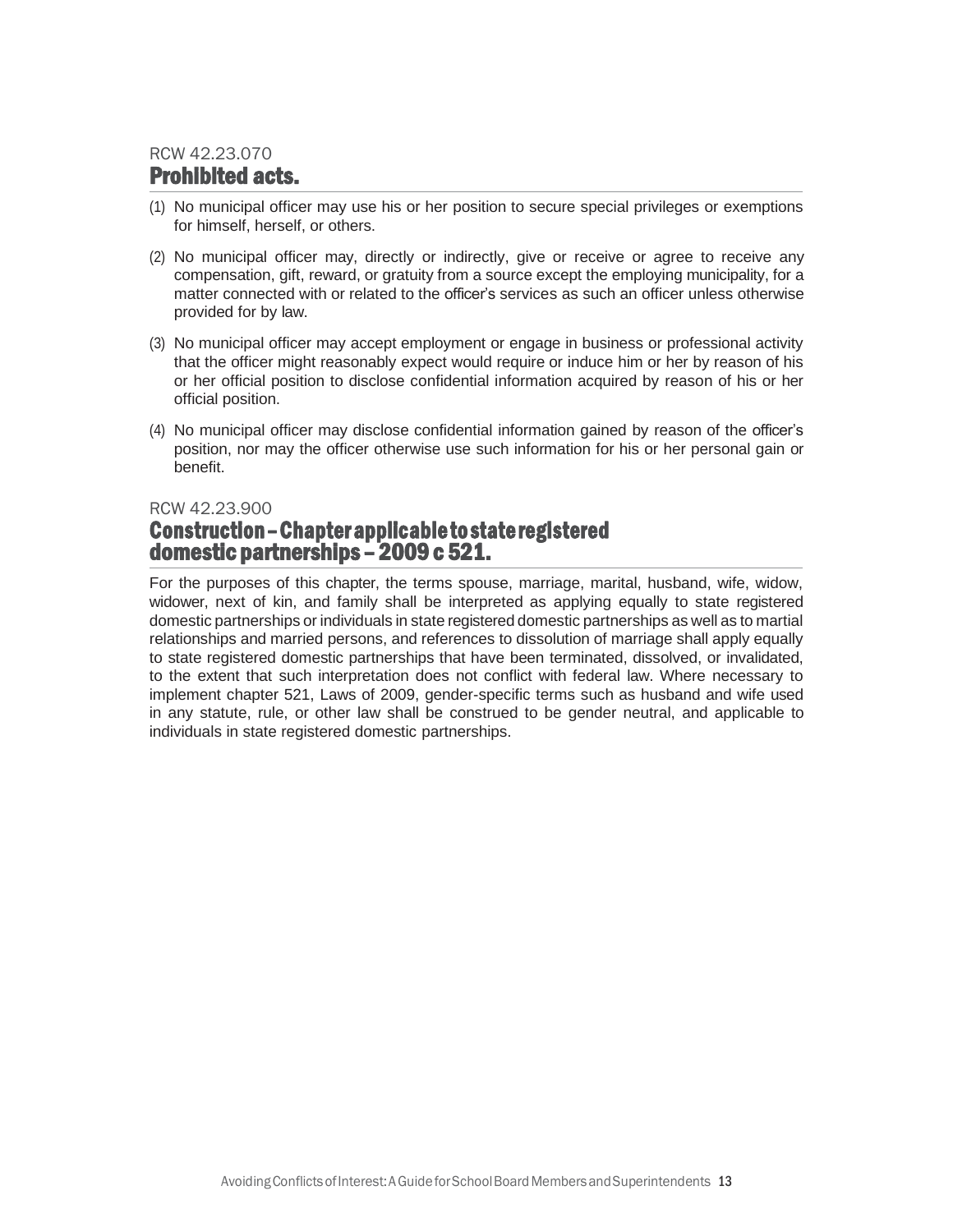### <span id="page-16-0"></span>**Chapter 28A.330 Revised Code ofWashington (Provisions applicable to school district)**

#### RCW 28A.330.240 Employment contracts

The board of directors of each second class school district shall adopt a written policy governing procedures for the letting of any employment contract authorized under RCW 42.23.030. This policy shall include provisions to ensure fairness and the appearance of fairness in all matters pertaining to employment contracts so authorized.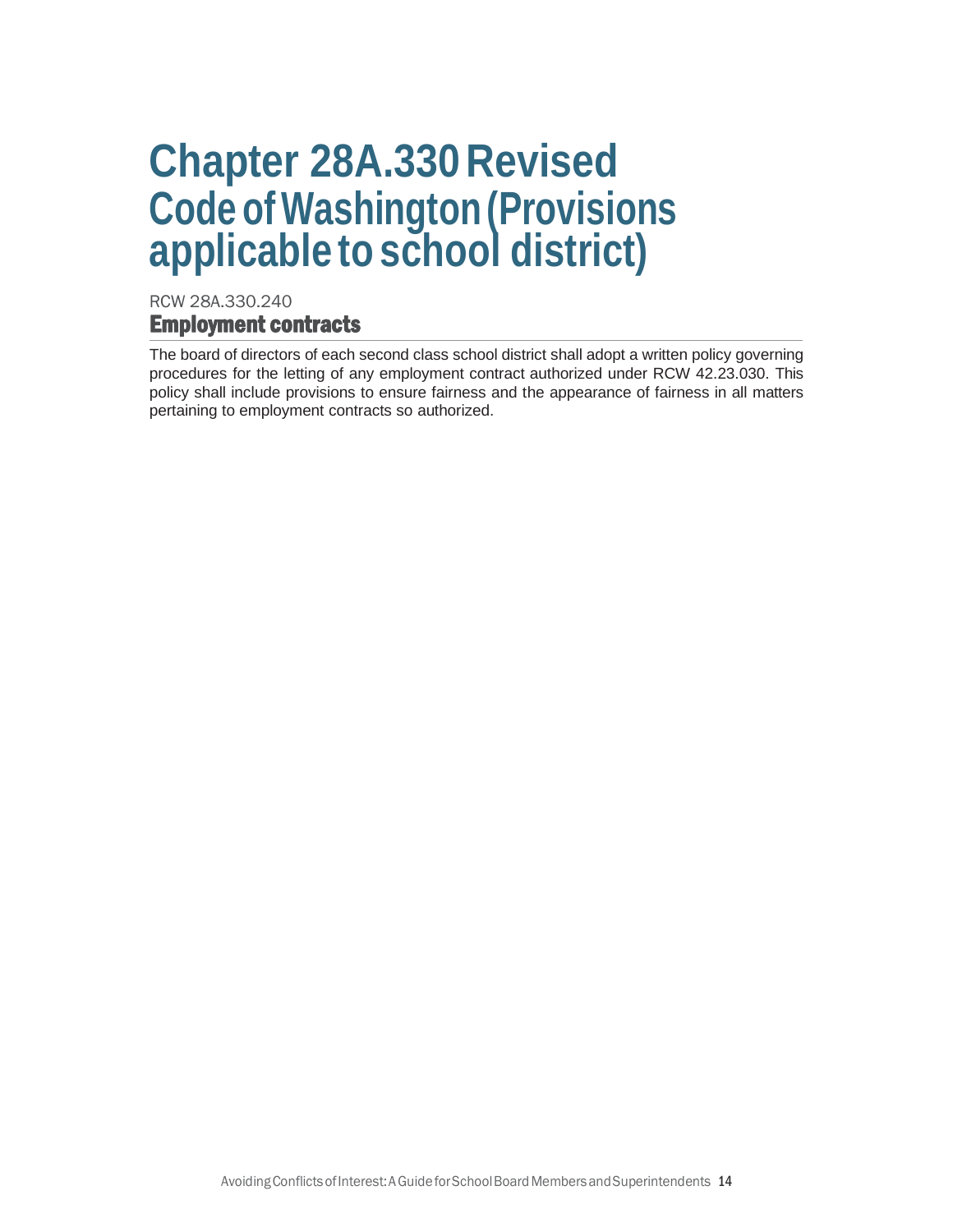# <span id="page-17-0"></span>**WSSDA ModelPolicies**

<span id="page-17-1"></span>**Model Policy 1610 Conflicts of Interest: 1st Class Districts**

Section: 1000 – Board of Directors

No school director or the superintendent may benefit, directly or indirectly, in any contract made by, through or under the supervision of the director or superintendent, except as provided below:

- A. Any contract, purchase of materials, or activity paid for from school funds if the total volume received by the district officer or his or her business does not exceed \$1,500.00 in any calendar month. The district will maintain a list of all contracts covered under this paragraph and the list will be available for public inspection and copying;
- B. An individual director may be designated as clerk and/or purchasing agent at the prevailing hourly wage;
- C. The spouse of a director or the superintendent may be employed as a substitute teacher on the same terms and at the same compensation as other substitute teachers in the district. The superintendent must find that the number of qualified substitute teachers in the district is insufficient to meet the anticipated needs for short-term and one-day substitute teachers, and the superintendent must ensure that substitute teachers are assigned to available positions in a fair and impartial manner;
- D. Prior to approval of the employment of a director or spouse of a school director or superintendent, the board of directors will be advised of the number of other individuals who are qualified for and interested in the position(s) to be filled. The district will not discriminate in any way against any applicant for a certified position or any certificated employee on the basis of a family relationship with a school director or the superintendent. All employment decisions will be made on the basis of choosing the applicant which furthers the best interest of the school district;
- E. If a person is employed by the district under contract as a classified or certificated employee before his or her spouse becomes a director or superintendent, the contract can be renewed for further employment, provided that the terms of the contract are commensurate with the pay plan or collective bargaining agreement operating in the district for that position; or
- F. The director or officer has only a remote interest in a contract and the interest is disclosed prior to board action and recorded in the official minutes.

A director may not vote on the authorization, approval or ratification of a contract in which he or she is beneficially interested and to which one of the exemptions described above applies.

Whenever a director, or his or her spouse or dependent is employed by the district, the director will refrain from participating in or attempting to influence any board action affecting the employment status of the director, spouse or dependent. Actions affecting employment status include, but are not limited to, hiring, establishing compensation and fringe benefits, setting working conditions, conducting performance evaluations, considering or imposing discipline and termination.

The superintendent will maintain a log of any contract subject to this policy and annually or when a new director assumes office, will inform the board of the existence of all such contracts.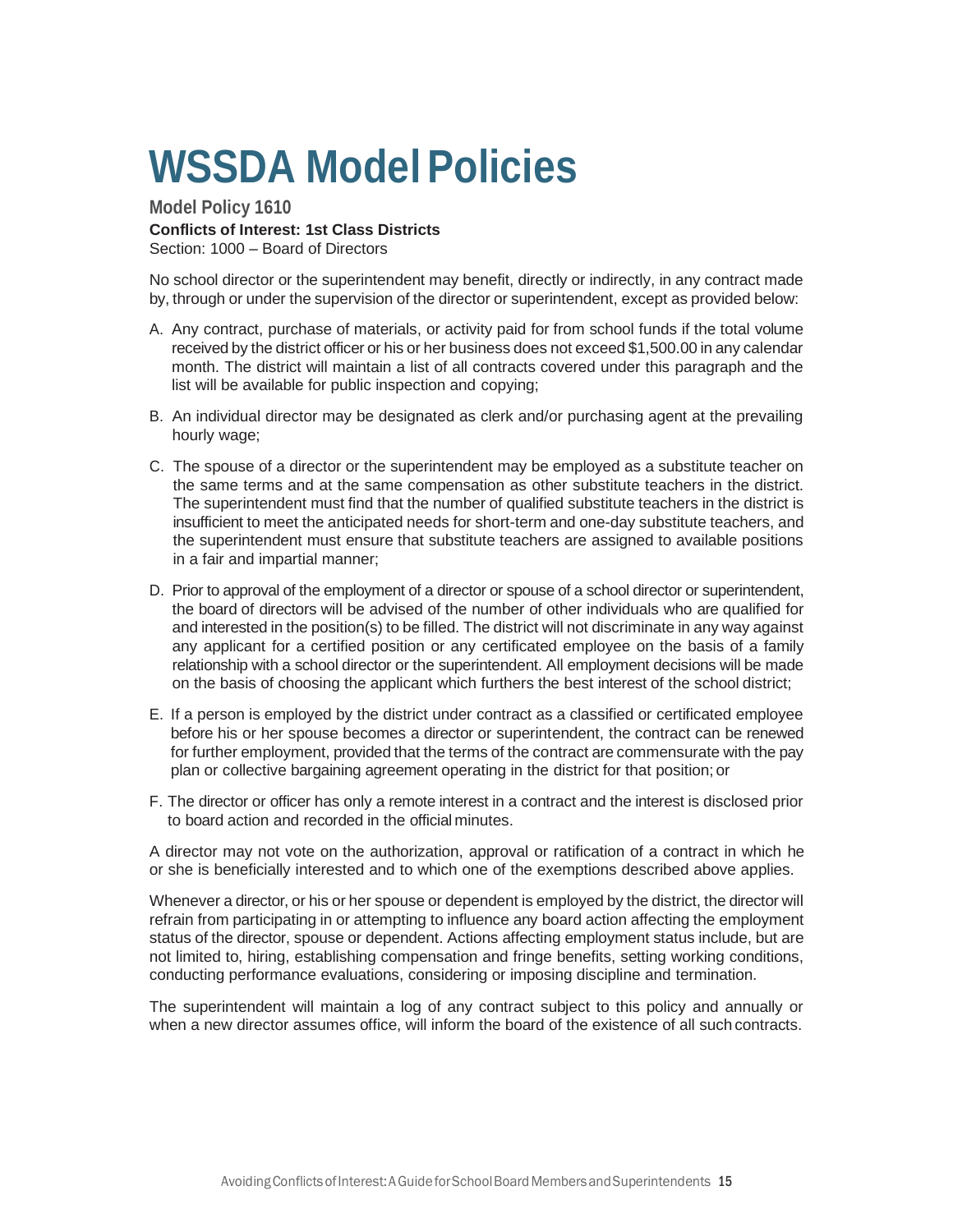**CROSS REFERENCES**: 6230 Relations with Vendors

**LEGAL REFERENCES**: RCW 28A.405.250 Certificated employees, applicants for certificated position, not to be discriminated against — Right to inspect personnel file

RCW 28A.635.050 Certain corrupt practices of school officials — Penalty

RCW 42.23.030 Interest in contracts prohibited — Exception

RCW 42.23.040 Remote Interests

Adoption Date: School District Name: Classification: Priority Revised Dates: 08.99; 02.02; 12.11

*© 2014-2016 Washington State School Directors' Association. All rights reserVED.*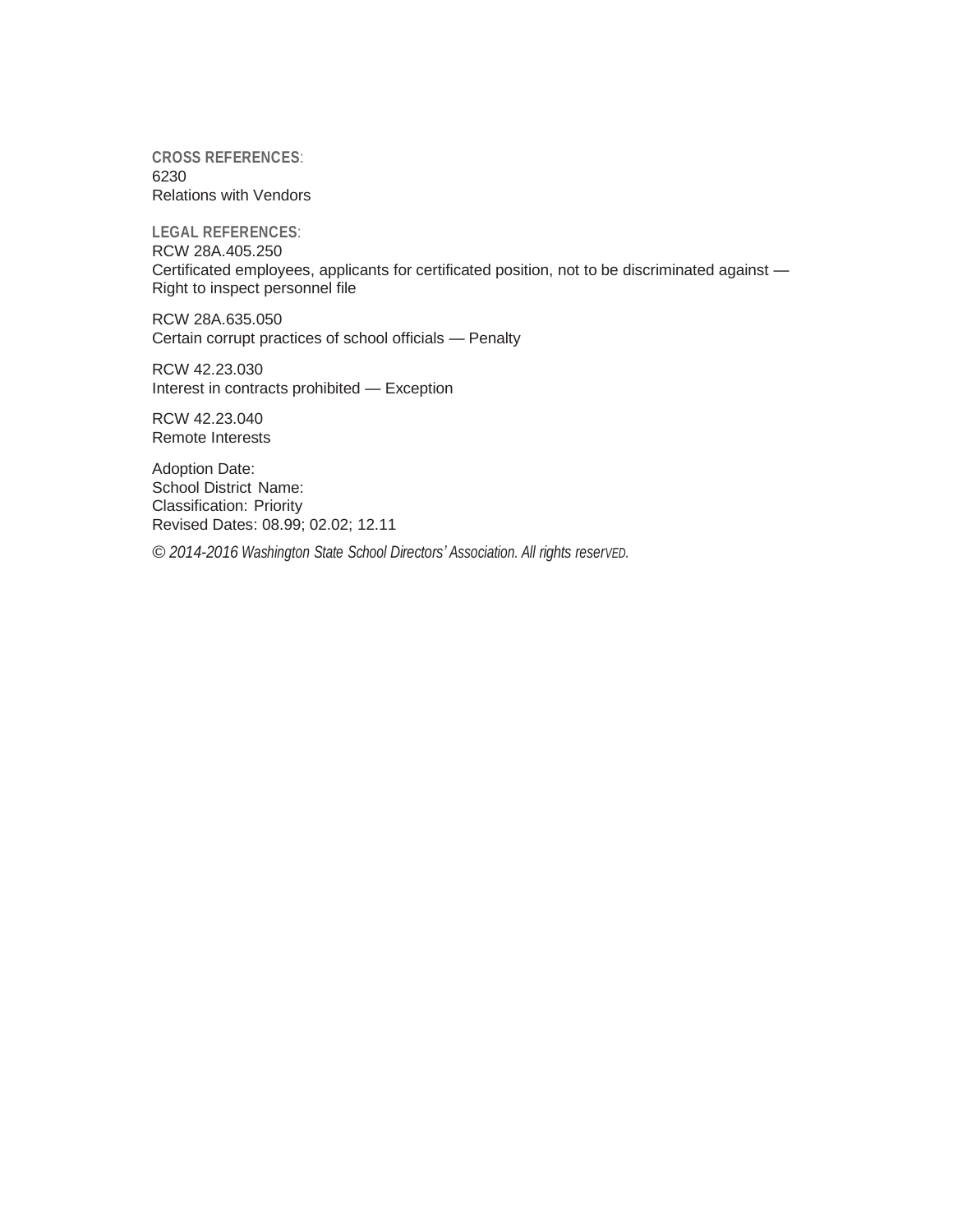#### <span id="page-19-0"></span>**Model Policy 1610 Conflicts of Interest: 2nd Class Districts** Section: 1000 – Board of Directors

Individual directors and the superintendent will have no pecuniary interest, directly or indirectly, in any contract, the purchase of any goods or services, or any other activity paid from school district funds, except as permitted in the following:

- A. A director, or his or her spouse or dependents, or the spouse or dependents of the superintendent may be paid no more than \$200 in any calendar month for unskilled day labor;
- B. A director may be employed as a bus driver at the same compensation and on the same terms as other district bus drivers;
- C. A director may enter into non-salaried financial transactions not to exceed \$1,500 in any calendar month. The district will maintain a list of all contracts covered under this paragraph and the list will be available for public inspection and copying;
- D. A school director may be designated as district clerk and/or purchasing agent;
- E. The spouse of a director or the superintendent may be employed as a substitute teacher on the same terms and at the same compensation as other substitute teachers in the district, if the following conditions are met: the superintendent finds that the number of qualified substitute teachers in the school district is insufficient to meet anticipated needs for shortterm and one-day substitute teachers; and the superintendent ensures that assignments of substitute teachers to available positions is done in a fair and impartial manner;
- F. If a person is employed by the district under contract as a classified or certificated employee before his or her spouse becomes a director or superintendent, the contract can be renewed for further employment, provided that the terms of the contract are commensurate with the pay plan or collective bargaining agreement operating in the district for that position;
- G. In school districts with fewer than 200 FTE students, the board may employ the spouse of a director or the superintendent as a certificated or classified staff member; or
- H. A director may be employed as a substitute teacher or a substitute educational aide in school districts with 200 or less FTE students, provided that the terms of the contract are commensurate with the pay plan or collective bargaining agreement operating in the district for that position. The board must find that the number of qualified substitute teachers and educational aides in the district is insufficient to meet anticipated needs.

A director may not vote on the authorization, approval or ratification of a contract in which he or she is beneficially interested and to which one of the exemptions described above applies.

Prior to approval of the employment of the spouse of a school director or the superintendent, the board of directors will be advised of the number of other individuals who are qualified for and interested in the position(s) to be filled. The district will not discriminate in any way against any applicant for a certificated position or any certificated employee on the basis of a family relationship with a school director or the superintendent. All employment decisions will be made on the basis of choosing the applicant which furthers the best interests of the school district.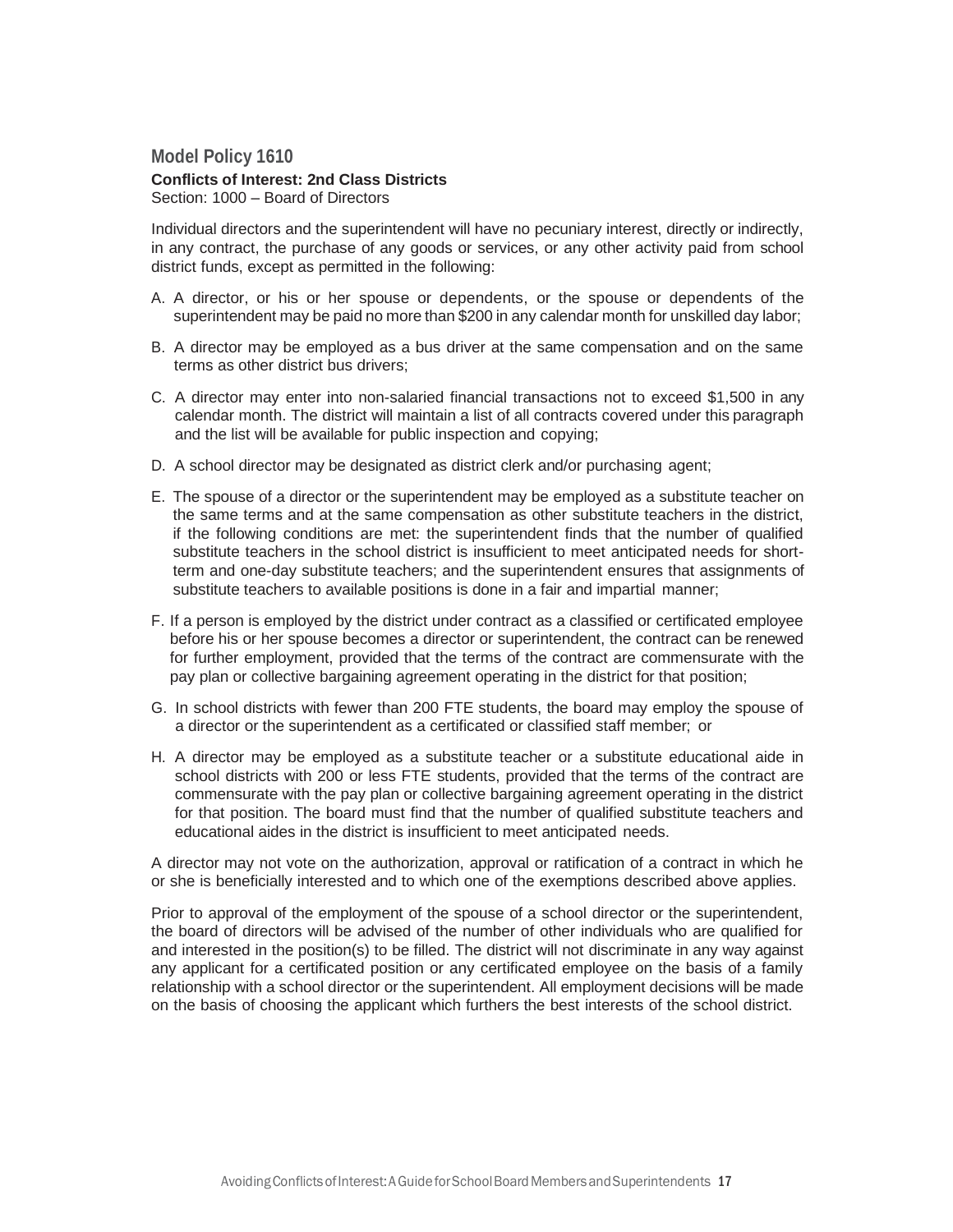Whenever a director, or his or her spouse or dependent is employed by the district, the director will refrain from participating in or attempting to influence any board action affecting the employment status of the director, spouse or dependent. Actions affecting employment status include, but are not limited to, hiring, establishing compensation and fringe benefits, setting working conditions, conducting performance evaluations, considering or imposing discipline and termination.

The superintendent will maintain a log of any contract subject to this policy and annually, or when a new director assumes office, will inform the board of the existence of all such contracts.

**CROSS REFERENCES**: 6230 Relations with Vendors

**LEGAL REFERENCES**: RCW 28A.330.240 Employment contracts

RCW 28A.405.250 Certificated employees, applicants for certificated position, not to be discriminated against — Right to inspect personnel file

RCW 28A.635.050 Certain corrupt practices of school officials Penalty

RCW 42.23.030 Interest in Contracts Prohibited

RCW 42.23.040 Remote interests

Adoption Date: School District: Classification: Priority Revised Dates: 08.99; 04.06; 12.11

*© 2014-2016 Washington State School Directors' Association. All rights reserVED.*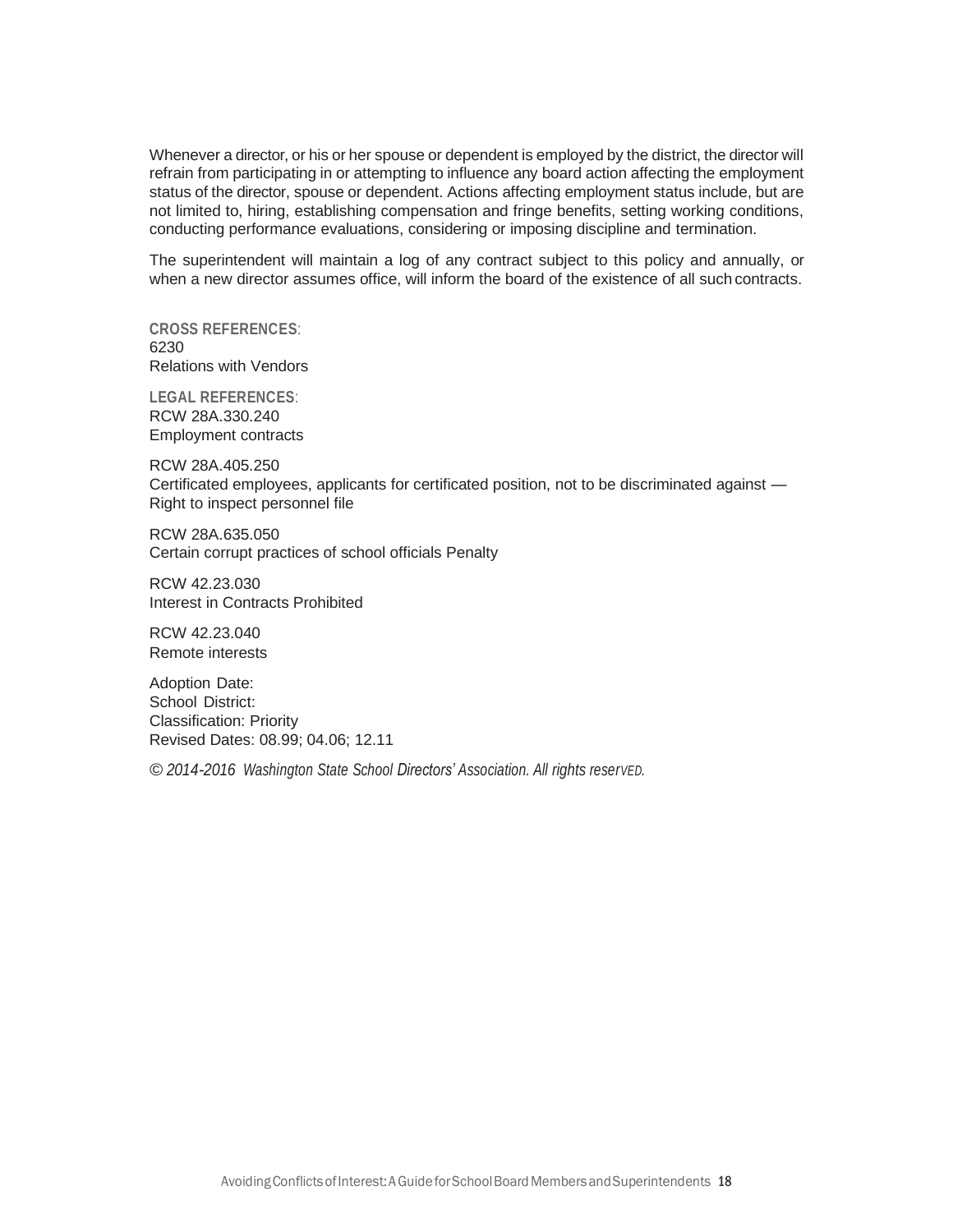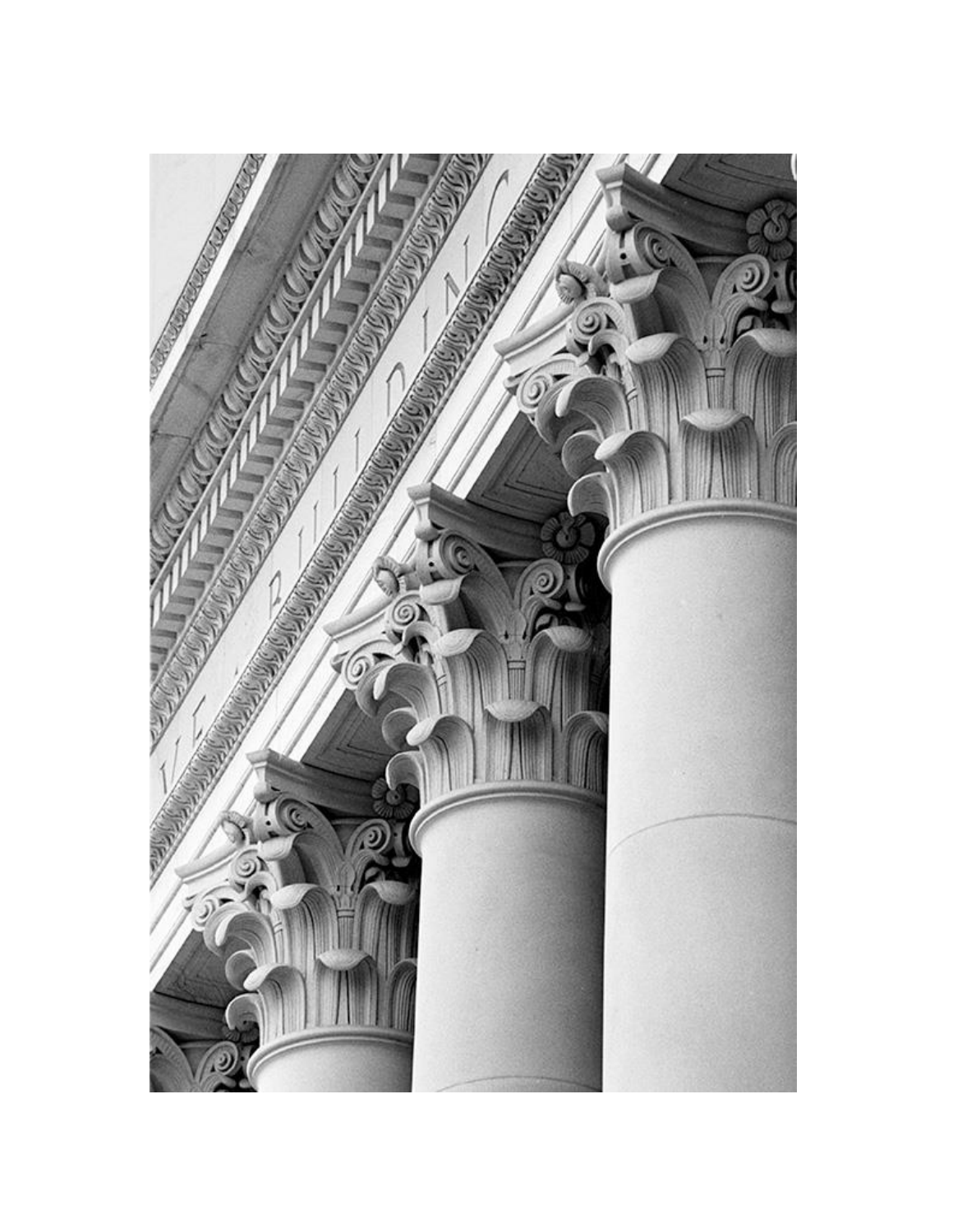

Prepared by the Washington State School Directors' Association Published October 2016